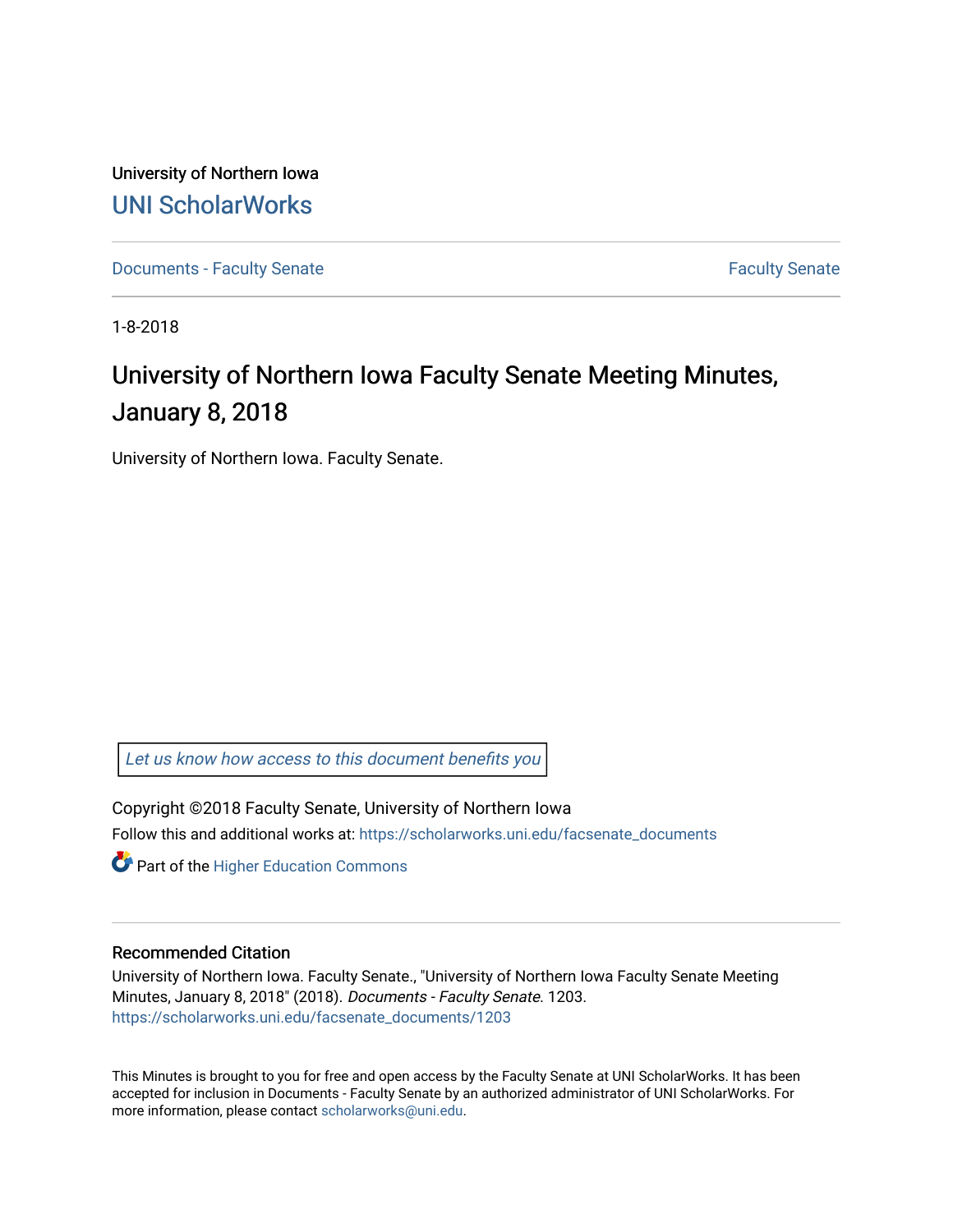**Regular Meeting**

### **UNI FACULTY SENATE**

**1/8/2018 (3:30-4:40)**

**Meeting #1802**

## **SUMMARY MINUTES**

### 1. **Courtesy Announcements**

No members of the Press were present.

To address questions raised at the last meeting, Provost **Wohlpart** shared a document comparing the costs of insurance premiums paid by employees and the employer (UNI). (See Addendum #1) On a different topic, he asked for advice regarding faculty membership on a Steering Committee that will facilitate discussions about UNI's next building initiative (See **Addendum #2**). **Wohlpart** congratulated Patrick **Pease** on his appointment as Associate Provost for Academic Affairs. He added that a national search will go forward for one position of combined duties: Associate Vice President for Research and Sponsored Programs, and Dean of the Graduate College. (See Pages 4-13)

Faculty Chair **Kidd** had no comments.

Chair **Walter** welcomed Senator Shahram **Varzavand** from Industrial Technology to the Faculty Senate.

2. **Summary Minutes/Full Transcript** of the Dec. 11, 2017 meeting. \*\*(Neibert/Choi) Passed. One abstention.

## 3. **Consideration of Calendar Items for Docketing**

#1361 Discussion, Handbook Committee. \*\* (O'Kane/Zeitz) Docketed for April 9 meeting. All aye. https://senate.uni.edu/current-year/current-and-pending-business/faculty-handbookcommittee-consultation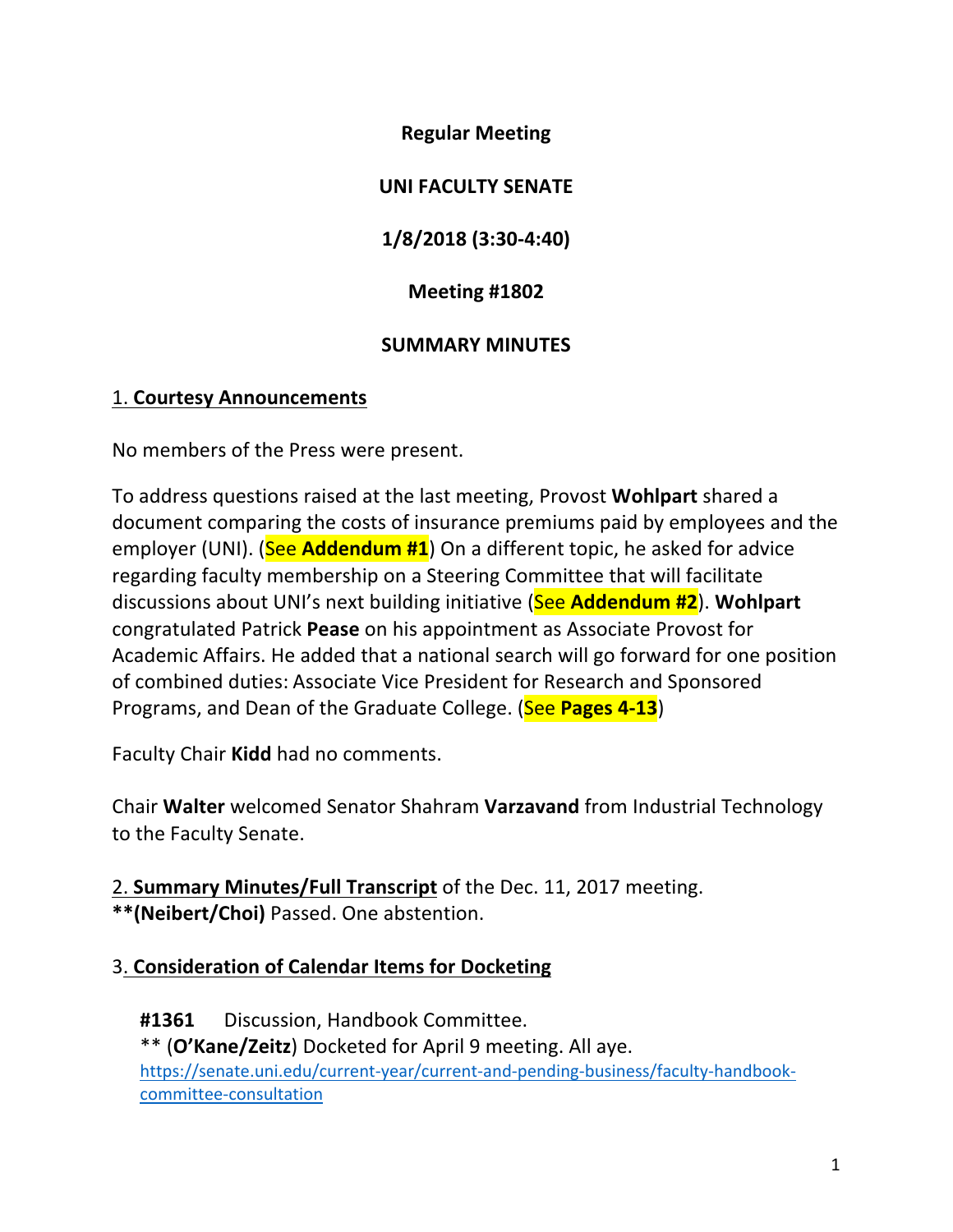**#1362** Emeritus Request, A. Gerald **Smith**, Professor of Accounting \*\*(**Burnight/Mattingly**) All aye. http://senate.uni.edu/current-year/current-andpending-business/emeritus-request-gerald-smith-accounting

#1363 Consultative Session by Student Disability Services to explain their new Advocate Program and seek methods for communicating and training faculty to best support students.

\*\* (Zeitz/Varzavand) All aye. https://senate.uni.edu/current-year/current-andpending-business/request-consultation-uni-student-disability-services

## **4. New Business: No New Business**

## **5. Consideration of Docketed Items**

**1249** - Enrollment Presentation: Matthew (Matt) **Kroeger**, Associate Vice President for Enrollment Management. Jan 8th, 2018. (See Full Transcript pages 17-39 and Addendum #3) https://senate.uni.edu/current-year/current-andpending business/enrollmentpresentation-matthew-matt-kroeger-associate

## **6. Adjournment (Strauss/Mattingly)** By acclamation 4:40 p.m.

#### **Next Meeting:**

**Monday, January 22, 2018 Rod Library (301) 3:30 p.m.** 

**Full Transcript follows of 44 pages includes 3 Addenda**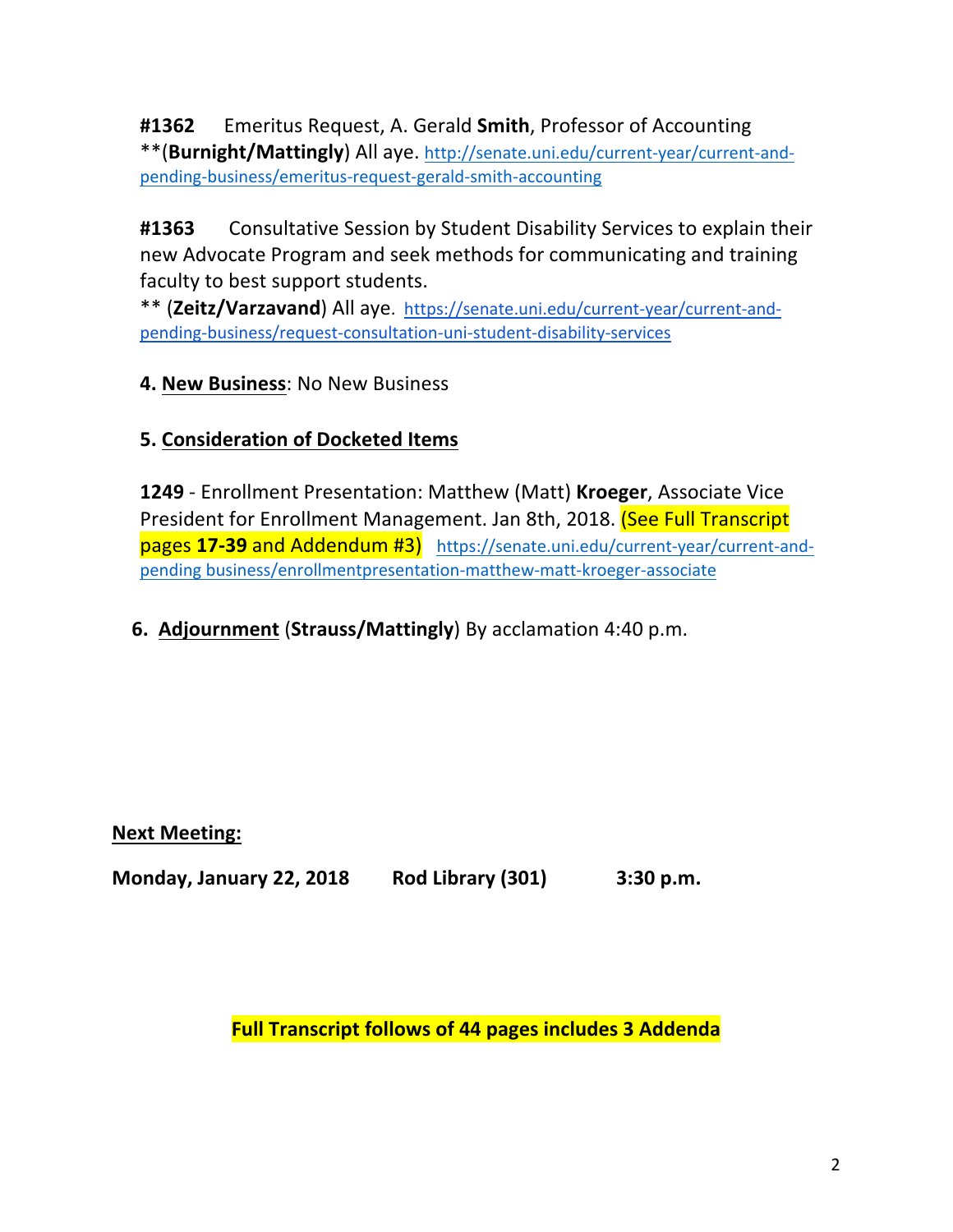#### **Regular Meeting**

#### **FULL TRANSCRIPT of the**

#### **UNI FACULTY SENATE MEETING**

January 8th, 2018

**Present:** Senator Ann **Bradfield**, John **Burnight**, Seong-in **Choi**, Chair Gretchen **Gould**, Senators David Hakes, Tom Hesse, Bill Koch, James Mattingly, Steve **O'Kane, Vice-Chair Amy Petersen, Senators Jeremy Schraffenberger, Nicole Skaar, Mitchell Strauss, Shahram Varzavand, Leigh Zeitz, Chair Michael Walter.** Also: Provost Jim Wohlpart, Associate Provost Patrick Pease, Associate Provost John Vallentine, Faculty Chair Tim Kidd, NISG Representative Tristan Bernhard.

**Not present:** Lou Fenech, Amanda McCandless, Gloria Stafford.

**Guests**: Kelly Gibbs, Ryan Jaeger, Matt Kroeger, Jenny Lunes, Leslie Williams.

#### **CALL TO ORDER**

**Walter:** Let's call the meeting to order. Do we have any press to identify for today's meeting? None to speak of. Welcome back everyone. I hope everyone had as restful a break as I did. It was nice. Some people escaped to California. I won't mention any names, and was generous enough to lend me her car, which I thought was very nice and in the holiday spirit. Let's see. I'll ask for our guests to introduce themselves after the comments from our various administration. President **Nook** is not here today. I think he's in Des Moines at a Board of Regents meeting, so we have comments from Provost Wohlpart. Please.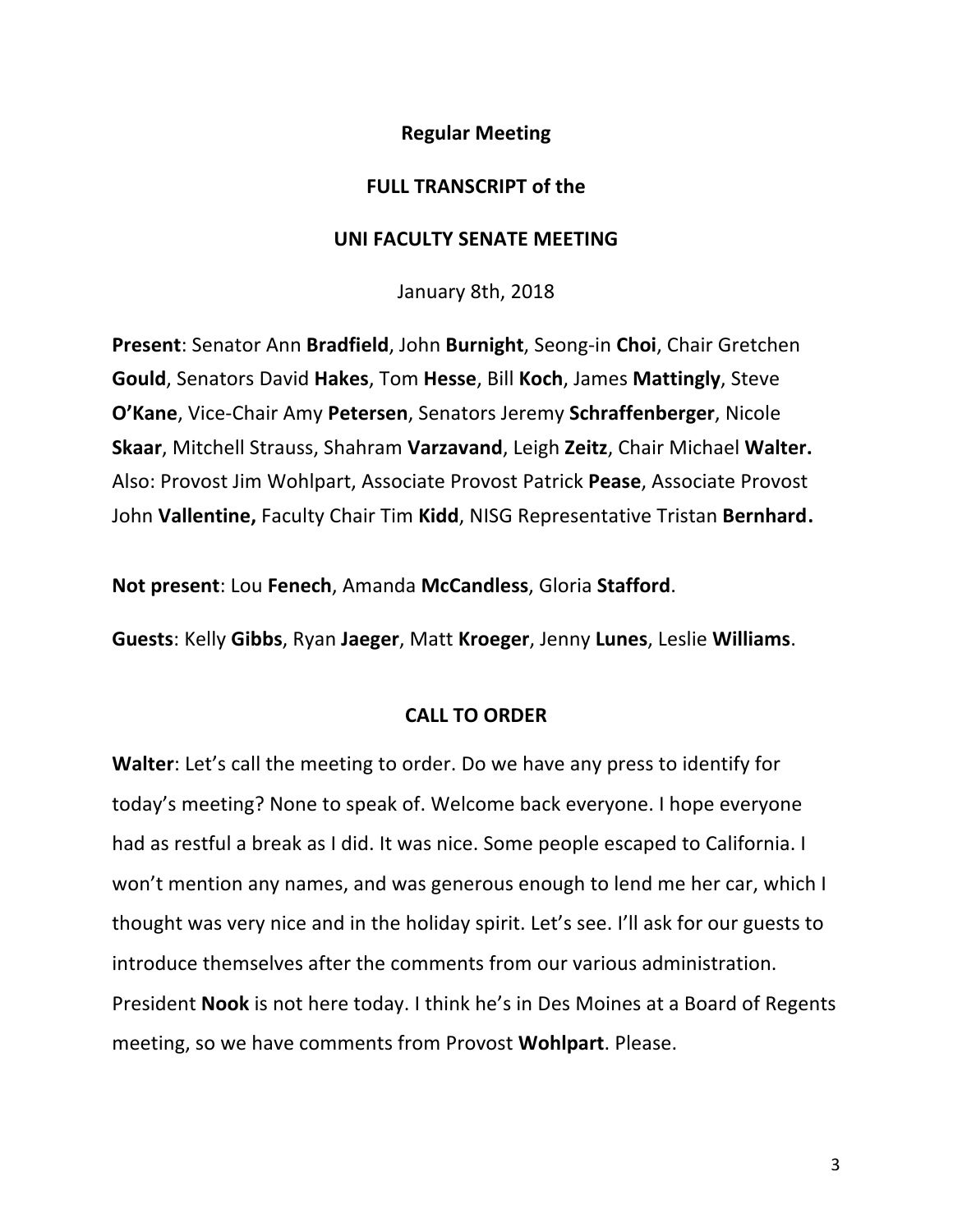#### **COMMENTS FROM PROVOST WOHLPART**

**Wohlpart**: If you all remember at the last meeting we had a question that came in from faculty about the health insurance costs and the breakdown of the premiums between the employer percentages versus the employee percentage. So that's what's coming around. I will walk through this. Together we can walk through this. Ask lots of questions if you have them. I'll answer them as best I can, but I will say the stuff is very complicated. So if you'll start on the green side. This is the last three fiscal years, and it shows a breakdown in the premiums paid by the employer, first line, by the employee in the second line. That third line is folks who are on COBRA. People who are retired. So they pay 100% of their costs so you can ignore that line if you will. So we've gone from 75%/25% split to an 82%/18% split. The cost to employer has gone up a little over a million dollars, and if you notice the cost to employees has gone down, or the total premiums collected has gone down. Questions?

**Zeitz**: Is that drop in the amount that the employees are paying because they're going to different plans that are cheaper?

**Wohlpart:** Thank you. Yes.

**Zeitz**: They're getting out of the Blue Plan and moving into the...

**Wohlpart:** Right. So they're...Remember the UNI Health Plan was extraordinarily expensive for employees and employers, and remember that it was indexed at a certain amount that the employer paid, and so as it got more and more expensive, employees were paying more and more. And as people have moved off of that, that plan has now ended. It ended December of '17. If in 2011 when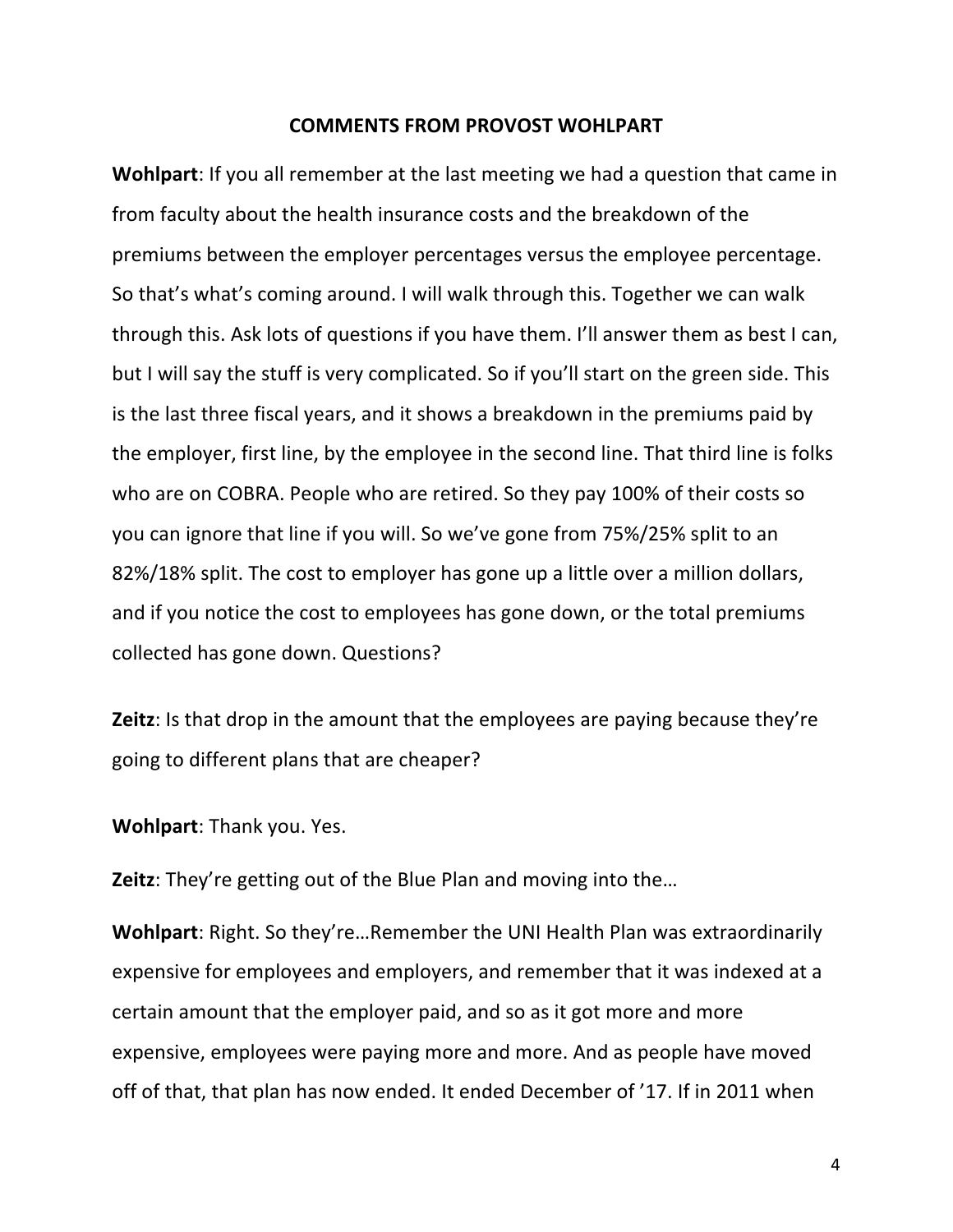that arbitration had happened, and it had closed, we would have seen a huge drop in our total cost of health care, and then it would have slowly gone up over time. But people slowly went off of it. So if you look at the total claims, we're about the same. We're lower than we used to be, and that's because of the reduction in people on that plan. Does anybody have that handout that I gave last time? Because it included the amounts. So, UNI Health in fiscal year '15 had \$14.5 million in claims. A year later, \$12.7 million, and then last year, \$3.2 million. So very, very expensive. So that's exactly why that is, so thank you for that question. We had to collect an extra. Which is also why the claims in the administration costs have slightly decreased. Now that everybody's off that plan the claims will go up slightly. So if you remember last year we had to move \$7 million; we had to collect an extra \$7 million out of the PPO from the HMO to move into the UNI Health Plan. If we had ended it six, seven years ago, that wouldn't have had to happen. Other questions? Please, please ask and I can do as well as I can to answer them or...on the back, you'll see the breakdown of the PPO and the UNI Blue 17-18 comparison; the percentage by employer; the percentage by employee broken down by Single, Family and if you have two employees, Shared Family at UNI, the cost. And remember, there's an 80/20 split for the Family PPO. For the Single PPO, it's gone up to \$21 a month for the Single. If you look at the UNI Blue, it's still zero, and the percentage that's paid for the Family in the HMO is significantly higher. It's higher than the PPO, and it's gone up slightly from '17-'18. Questions, comments or other things I could try and dig out? What I know that what the President and Vice President **Hager** are looking at, is trying to pull together a group of people: people from all employee groups to really dig deeply into this stuff and understand it; to look really closely at all of this to help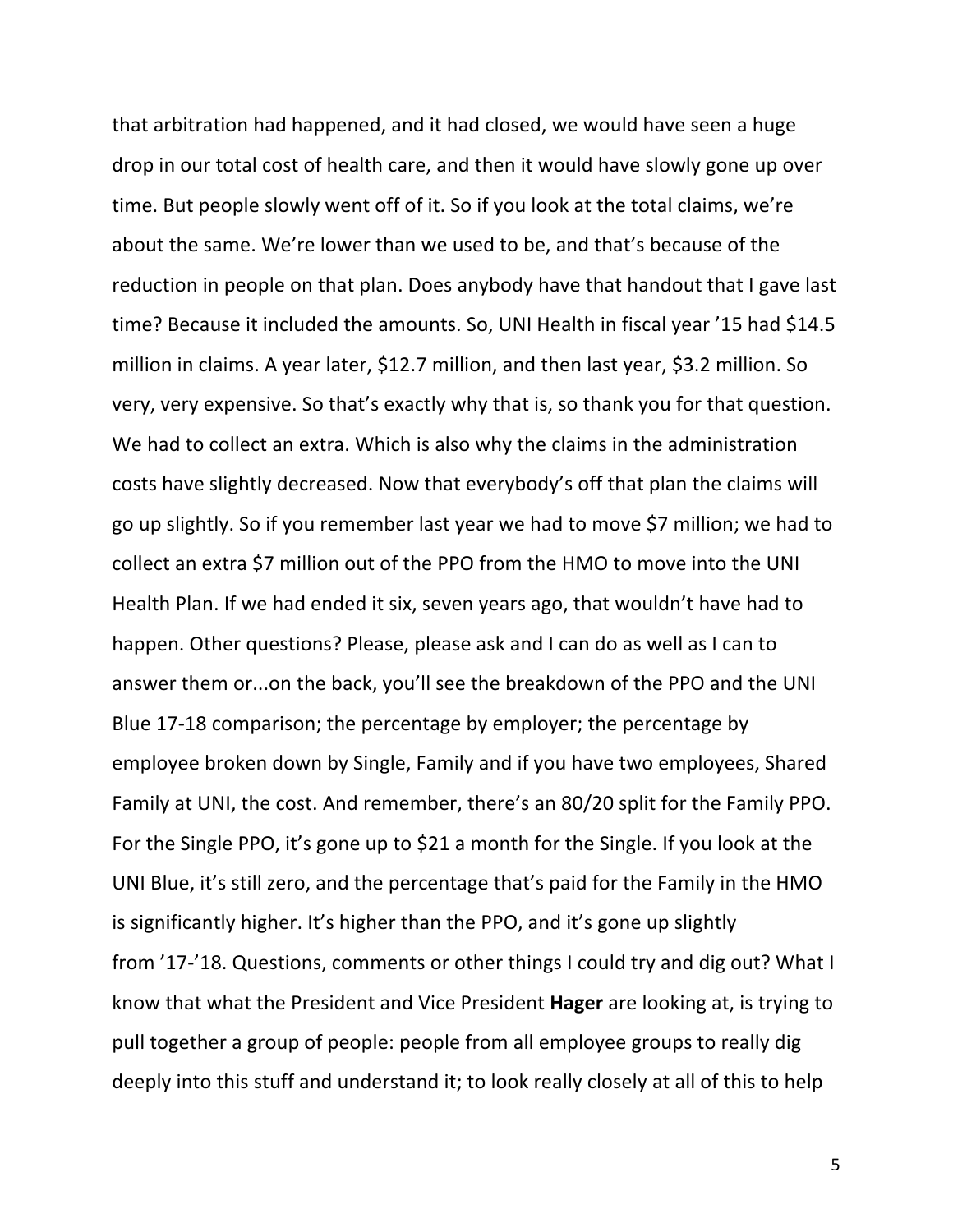us make decisions about how you balance the costs. You all know that the premiums are not the only ways that employees incur costs. Right? There's also out-of-pocket expenses, and when we sent out that information to faculty and staff last year, we got a lot of feedback about 'keep the premiums low, but increase the out-of-pocket expenses.' That was the preference that people showed across the board, and so that was the change that we made. That feedback from employees was really, really helpful in determining this year's plan. We would like to be able to show projected fiscal year '18 but remember that this is going to be a very, very odd year because starting January  $1<sup>st</sup>$ , the AFSME employees come onto our plan. So it's going to be a very odd year. We do know the AFSME employees, they've had to enroll. Every one of them had to go through open enrollment. They had to select a plan. They were on the State plan. Now they had to select a plan. We do now know how many of them picked the PPO. We know how many picked the HMO. How many of them are on Shared Family, how many of them got on to a spouse's insurance or someplace else. So, they are working through what a projected budget would be for this year. That's going to take a little while longer to come up with that, but when we get it, I will add that column in here for a projected Fiscal Year '18.

**O'Kane:** Jim, (Wohlpart) Do we have any idea what the added out-of-pocket--and I guess that would include co-pays? Is there an average? Has anybody figured out how much higher that is?

**Wohlpart:** If you go on the website, it's there.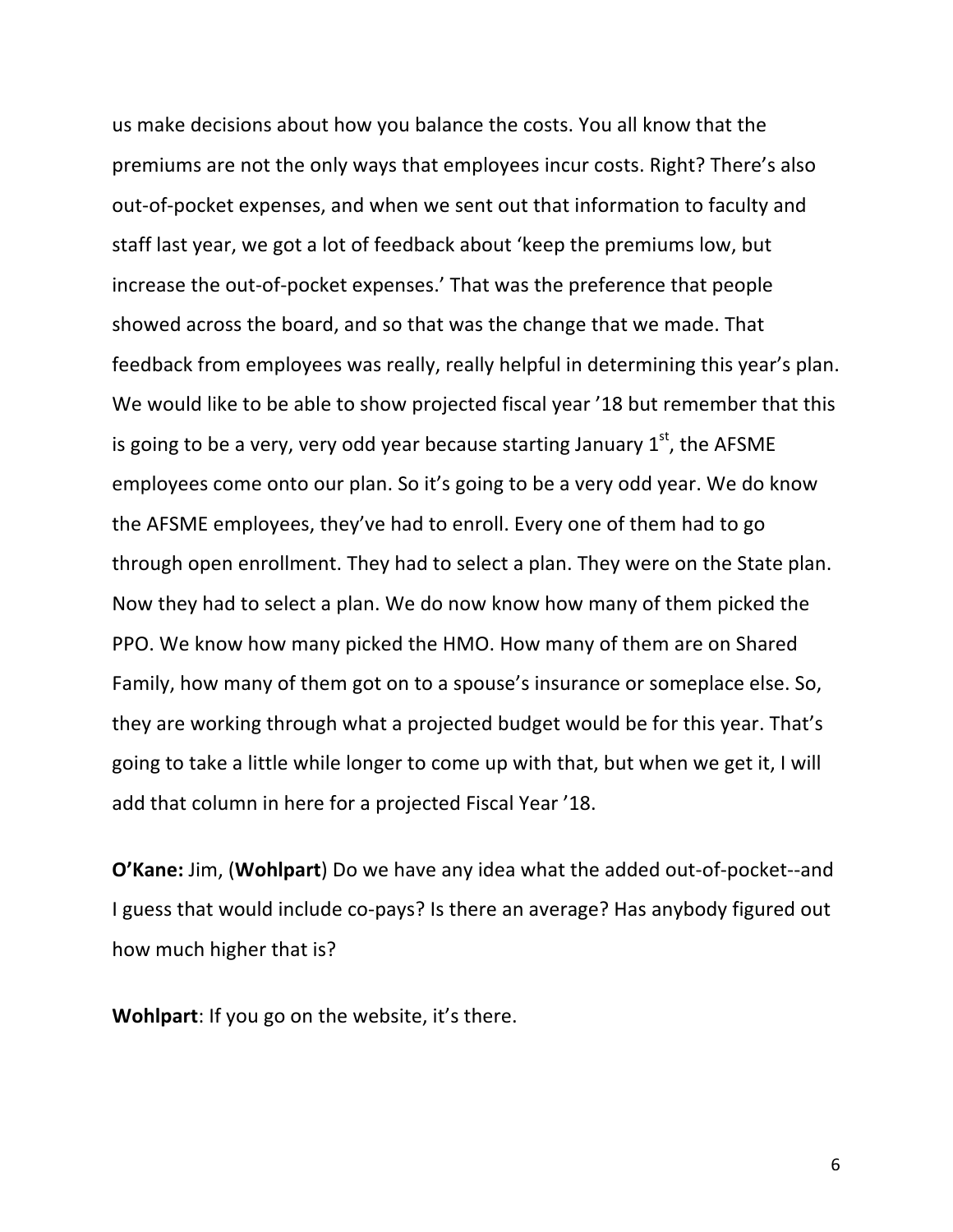**O'Kane**: I've seen what the deductible is, but has anybody ever figured out what the average actual cost to a person would be?

**Wohlpart:** I don't know if anybody's figured out what the average would be. Again if you use your insurance more, those costs are going to be more, and this is part of what we heard. For people who are not using their insurance, they don't want to have to necessarily pay those costs, so I don't know the answer to that question. It's a good question. That would be really complex.

**O'Kane:** I'm thinking it would be.

**Wohlpart:** Again, that would be something for this committee that we put together to ask those kinds of questions and have them dig into that kind of stuff would be great and really helpful. You know, one of the questions that you always think about when you think about insurance is balancing; spreading the cost among the community, versus pushing the costs to the people who are using it. You have to find the balance someplace in there, right? You could keep your premiums really, really low and have all of your out-of-pocket expenses really high, and then the people who use insurance are the ones paying for it. People who aren't using insurance pay less. And so finding that mix is a challenge, and so that's why it's going to be really important to have this committee, so that they can be really educated about that stuff and look at the possibilities. Other questions? The other thing that's going to impact all of this is what's happening nationally, and what will happen in the state of lowa in the next year or two years. I hate to say this, but even if created a kind of trajectory, that still is going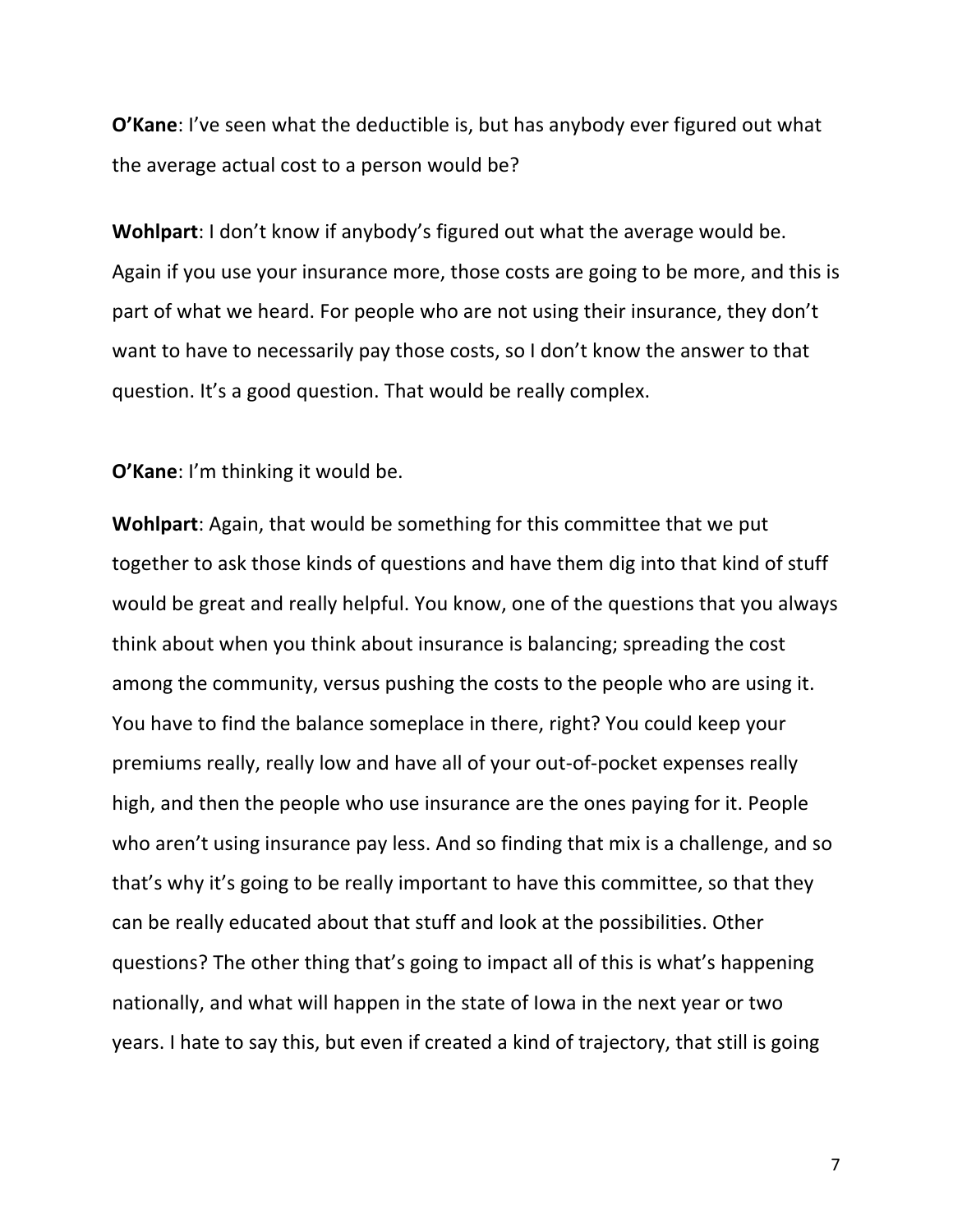to be completely thrown for a loop based on what's happening in the United States.

**Neibert**: This isn't an insurance question, but this has been on my mind, and I wanted to ask this since I've never gotten an answer to this. Here at UNI as faculty, we have no kind of tuition benefit for our spouses. Why is that? When the other employees, right—like I know our Athletic Training Staff, they do have that benefit.

**Wohlpart:** I don't know that the staff here have that Peter (**Neibert**). That's a good question. I'd have to look into that. I don't believe anybody has tuition...

[Several answers] We do. I think they do for themselves.

**Wohlpart**: It's a good question, Peter (**Neibert**). It is a benefit. Sometimes you have to weigh all of the benefits and the costs. So then you're not collection tuition, right? Which lowers your revenues and how do you balance all of that out? I don't know why that decision has never been made here. I don't know if the Union tried to bargain it at one time. I don't know the answer.

**Neibert**: I wondered that, because if I understand, the other Regents institutions do, but I don't know for sure. They don't?

**Wohlpart:** I don't know.

**Zeitz**: A few of the private ones, I think.

**Walter:** Thanks for asking that Peter (**Neibert**). I've wondered that myself a number of times.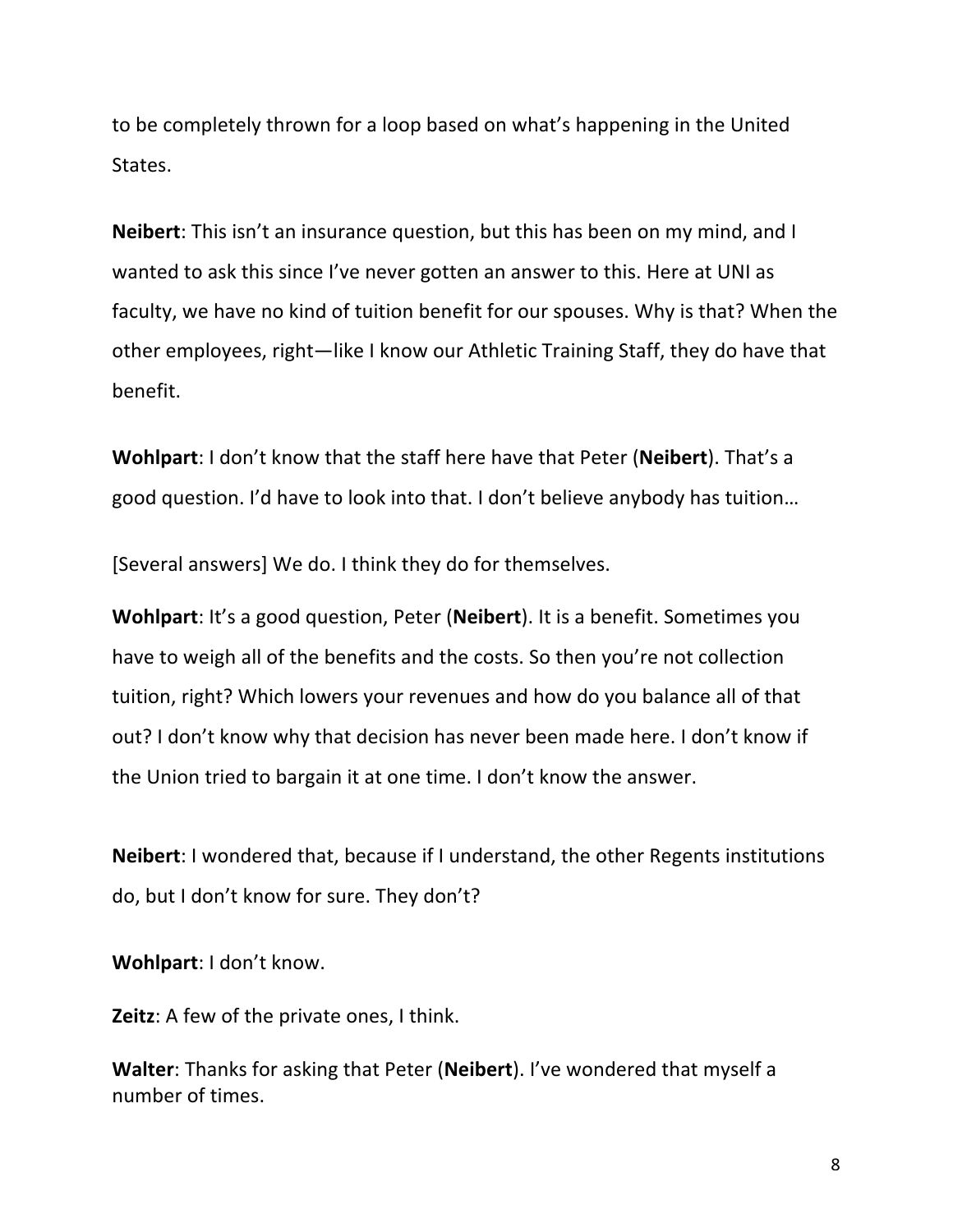**Wohlpart:** As we put together this Budget Committee, and we have a group of folks who really understand the budget, we could think about what would the implications of that be to our budget. That's where you can start thinking about, how do you make those choices? To talk about it in a place like that I think would be really special. It wouldn't have an impact to me, but I think it's a really great benefit to families. Other questions?

**Wohlpart**: So the next thing that's coming around is a committee that we're pulling together which will not have a lot of work this spring semester, but may have more next year. But we really wanted to get it started so that we could begin thinking about this. And this is thinking about the next major building renovation. The Industrial Technology Center is on the list for this year. We hope it gets funded. We pushed the Rod Library down below the Industrial Technology Center because we thought that we needed to do some more internal work to really understand what we would want to do in a Rod Library renovation. We also at the same time are thinking about the Maucker Union and renovation of the Maucker Union. We've been thinking about joining the two. We're building an expansion on the south side of the Maucker Union. Did any of you all participate in the conversations that were had on campus last year? Okay, several of you did. They were really robust and interesting. And what was interesting is that the ideas that came out of that really run a spectrum of renovating the Library, renovating the Union, to fusing the two in some fashion. And we thought that we really didn't have enough information from the campus community to make that decision. So what we wanted to do is slow that down. Have a more in-depth conversation about what we would want to do with this renovation, and get the campus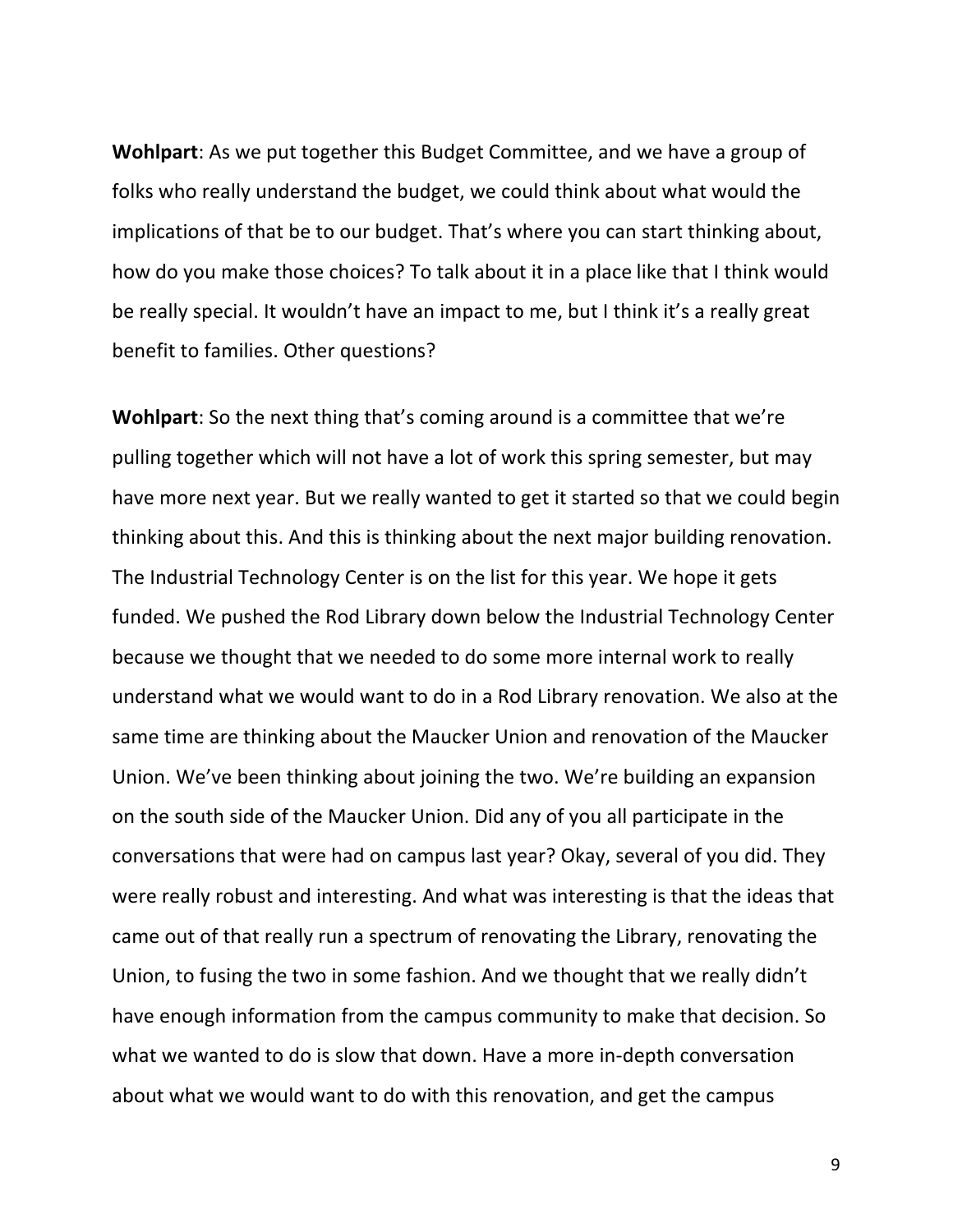community's impact and feedback into that. So that's what this group will do. So we have, this is completely a draft. We haven't determined how many faculty should be on there: How they should be selected, if they are actual Senators, or if you all would nominate, or how you all want to go about constituting this committee in terms of the faculty on this committee. So that is an open conversation and question to you all.

**O'Kane**: A question on a question: Under public library, it says Cedar Falls and Waterloo?

**Wohlpart:** Yes. Again that's a question mark. Would we have the Cedar Falls Library and the Waterloo Library?

**O'Kane:** One lone voice says 'absolutely.' Bring everybody on.

**Wohlpart:** Good. That was our sense, too. This has been through a couple of drafts. First we had Cedar Falls and then somebody said, 'Why not Waterloo?' So that's why it's still a question mark. Good. I appreciate that feedback. But what about faculty?

**Bernhard**: I can get those student names to you pretty quick, but are you looking for just underclassmen?

**Wohlpart**: This is probably at least a year and a half process, so the plan is that for spring semester there'll be a lot of education. Learning about what's happening in libraries. Learning about what's happening in Unions. Learning about Student Success Centers. Maybe doing a visit in the summer to some potential places to look at them, and then next year this group would facilitate, convene some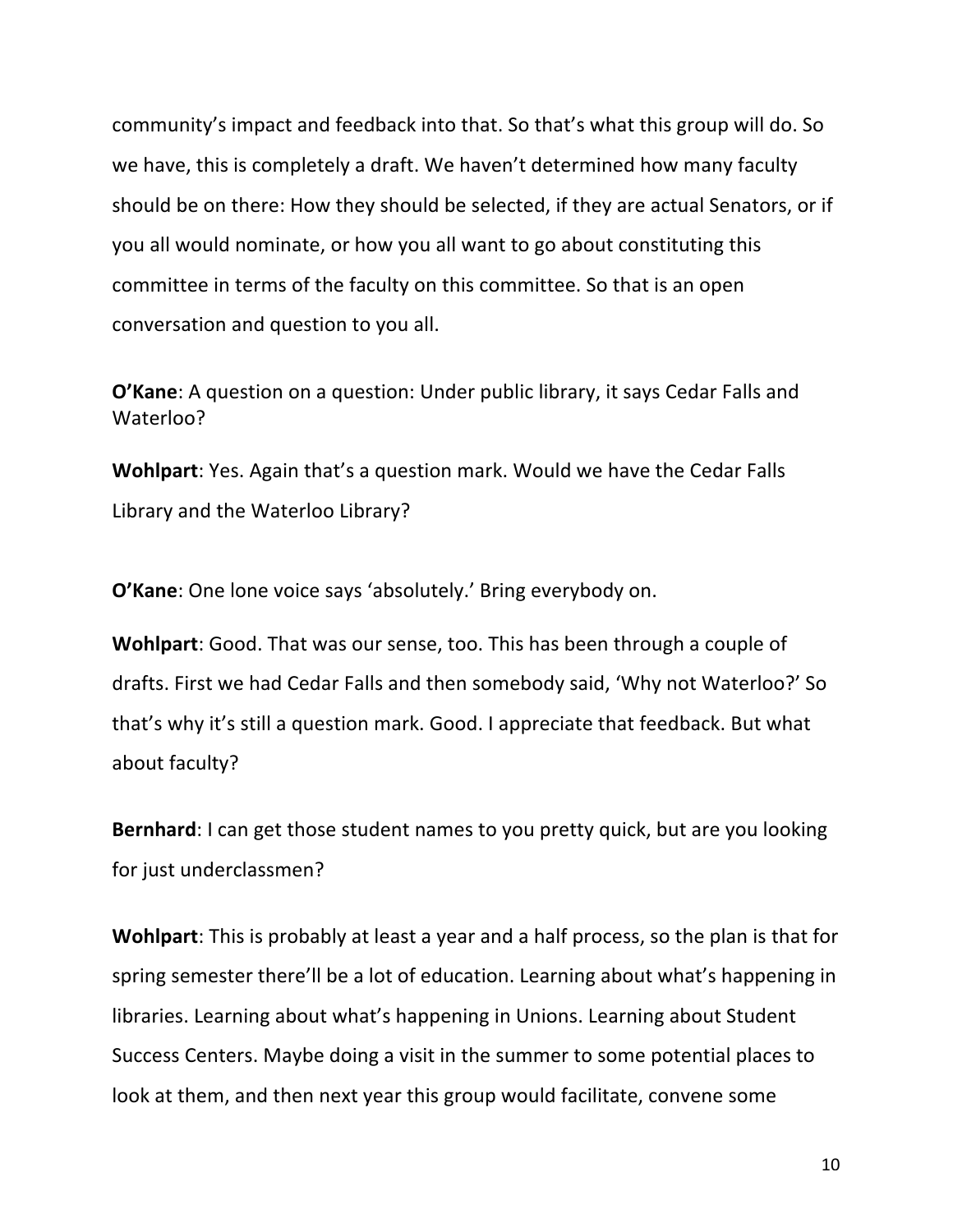conversations around campus to get a sense of what campus wants to do. So it's probably a year and a half, Tristan (**Bernhard**) is what I would think, so if you can come up with some sophomores or juniors, that would be really awesome.

**Zeitz**: Does the faculty have to be the Faculty Senate?

**Wohlpart:** No. It's being brought here for you all to decide who it would be and how you would decide.

**Zeitz**: Because I think you would need more than two faculty members. Six maybe? I don't know what the magic number is.

**Wohlpart**: But remember, this is just a steering committee. We won't reach out and faculty will have an input and a voice in this. This won't be the deciding committee, this will be the facilitating and convening committee. Okay, so they're not going to make the decision, but they'll convene folks in some fashion to be able to drive a decision.

**Zeitz:** I'm thinking even with that, if you had a representative from each of the colleges, we have that in the Senate, but I'm saying that if we had representatives in each of the colleges, I think we'd get a broader perspective.

**Wohlpart**: Okay. How would we get those names? You want me to ask the deans for nominations and ask faculty leadership to vet those names?

**O'Kane:** Maybe College Senates could put forward a name.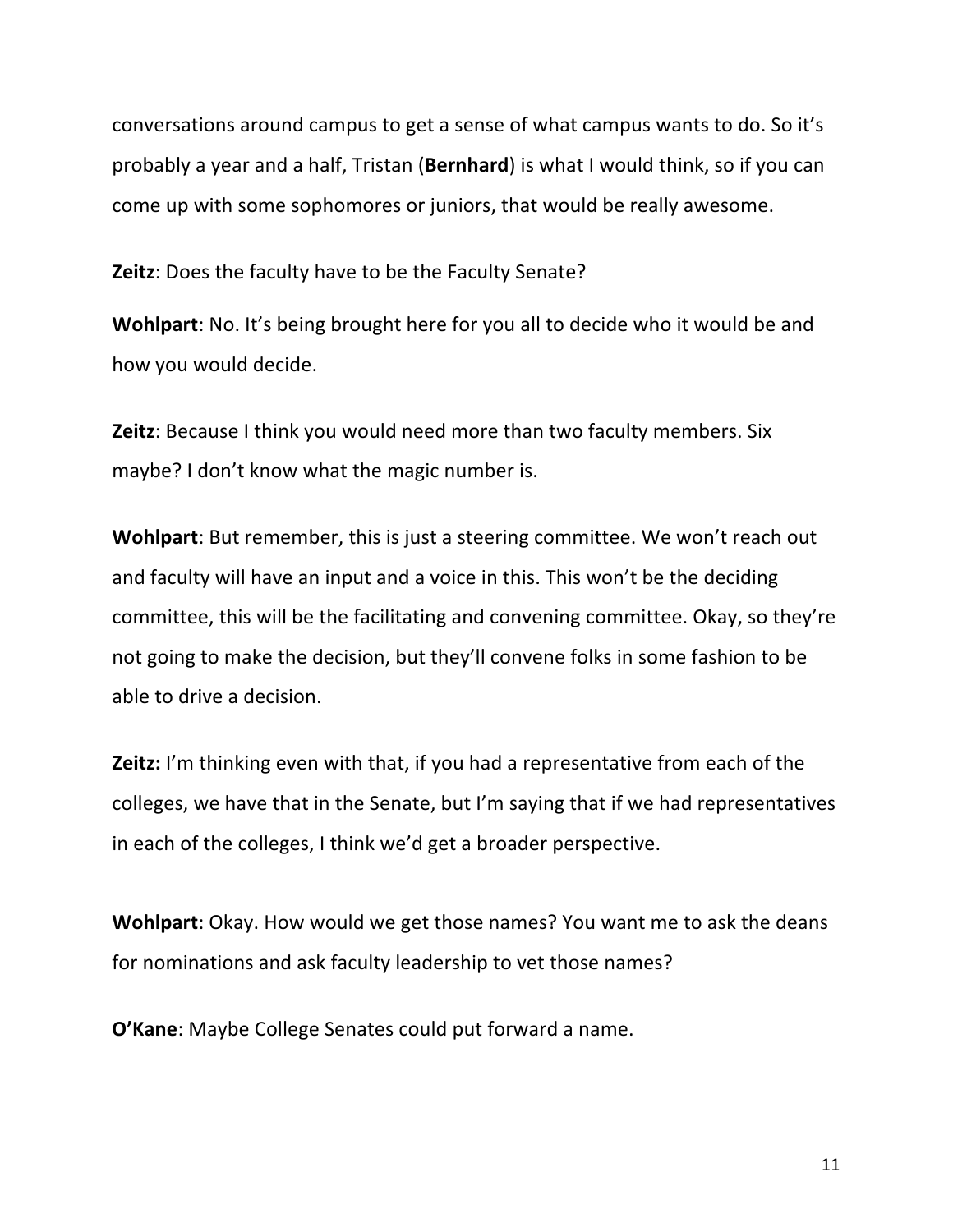**Wohlpart:** College Senates? Does that sound good to go to the College Senate leadership. Leadership of the College Senates and ask them to give us a name? So Leigh (Zeitz), in addition to the four faculty from the four colleges, who else? You said maybe six? I thought maybe you were proposing a reorganization and we had six colleges. [Laughter]

**Zeitz**: Now, I actually just pulled the number out of the air. What I'm looking at is I'm simply looking at a wider representation. I've been hearing about the idea of the Library going over there or they're coming over here. I don't know. It seems that they're so diverse in what they're supposed to be doing, it doesn't make sense to me that they'd join, but these are perspectives that people would discuss.

**Wohlpart:** Two from CHAS? Humanities and Arts & Sciences?

**Walter:** So to sustain this conversation, can I attach this to minutes? Do you want to get me a copy of this as a draft?

#### **Wohlpart: Sure.**

**Walter:** Same thing with the medical benefits sheets?

**Wohlpart: Sure.** 

**Walter:** That will be great.

**Wohlpart:** I'll send them. Thank you for your feedback.

**Walter:** Is that it for you?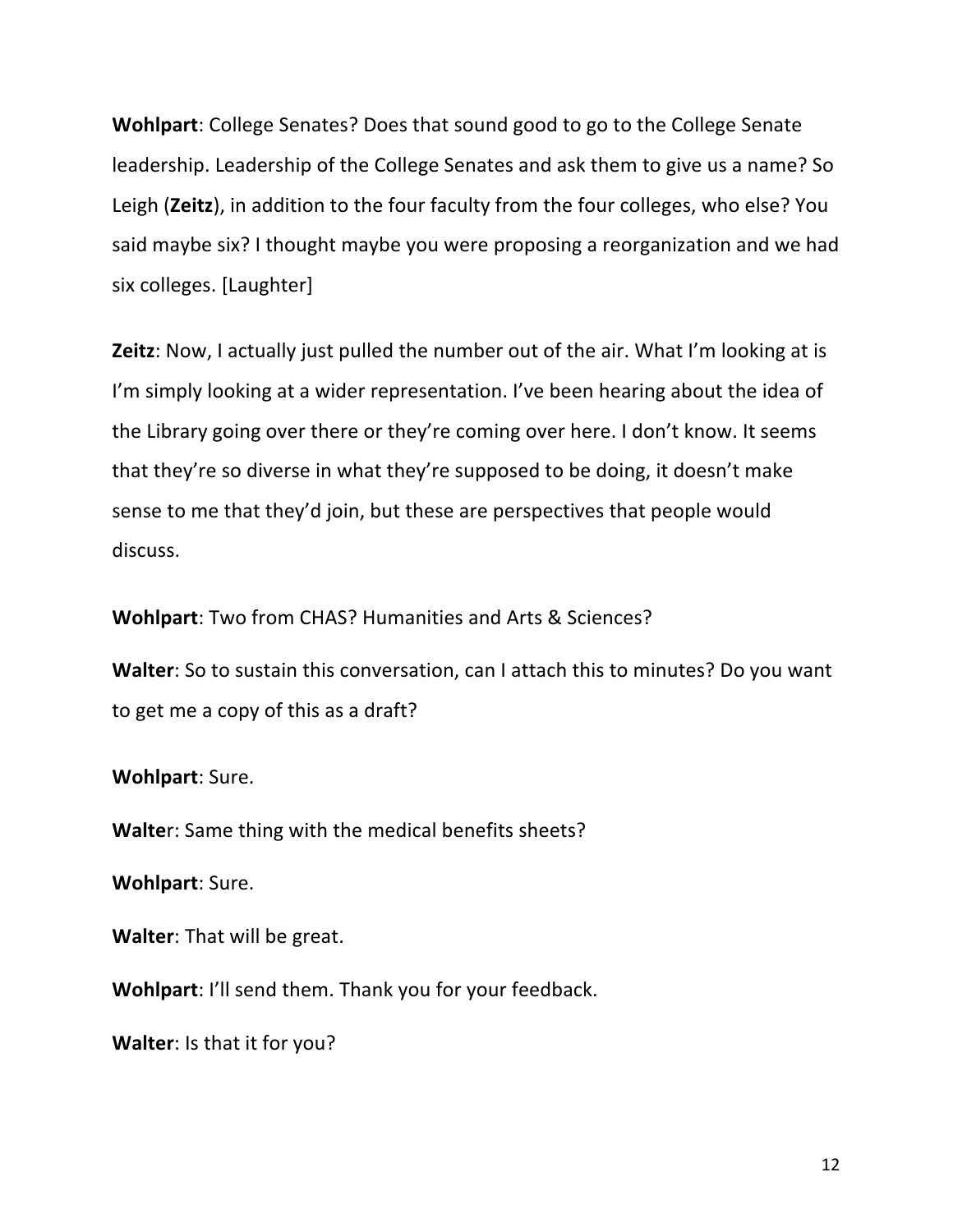**Wohlpart:** So Congratulations Patrick **Pease,** who is now officially the Associate Provost for Academic Affairs after a national search with four very strong candidates on campus. A very strong consensus among all the folks who got to visit with those candidates. [Applause] I have been asked repeatedly since before I got here, to do a search and combine the RSP position and/or do a search for the dean of the Graduate College. We now have the opportunity to do that. This was a position that was on our campus, Associate Vice President for Research and Sponsored Programs and Dean of the Graduate College. That will no longer be on Patrick's (**Pease**) plate once we hire that position. So again, I'd love feedback on your ideas. Your ideas for that. Graduate Council has weighed in. They say they want us to hire a dean of the Graduate College. That's something they want very much separate from the Associate Provost role. So if you all have any feedback, send me an email. Send it through faculty leadership and I'll gladly take your thoughts on that. If you want to serve on the Search Committee, I'll gladly take your name for that, too. Patrick (Pease) now that he's official will be chairing the committee. I will probably do an external search, since Patrick (Pease) has been internal. I think we'll be able to do a national search. I've been encouraged to do that just to bring in...One of the things I appreciate; we need to do this more—I hear this all the time about deans—is that even if you hire internally, it's nice to have somebody who's been vetted nationally. Right? That gives credibility to those individuals. So I'll take feedback that you have. That's all I have. Thanks.

**Walter:** Faculty Chair Kidd, any comments from you today?

**Kidd**: No. Not today. It's a nice day, let's be quiet. [Laughter]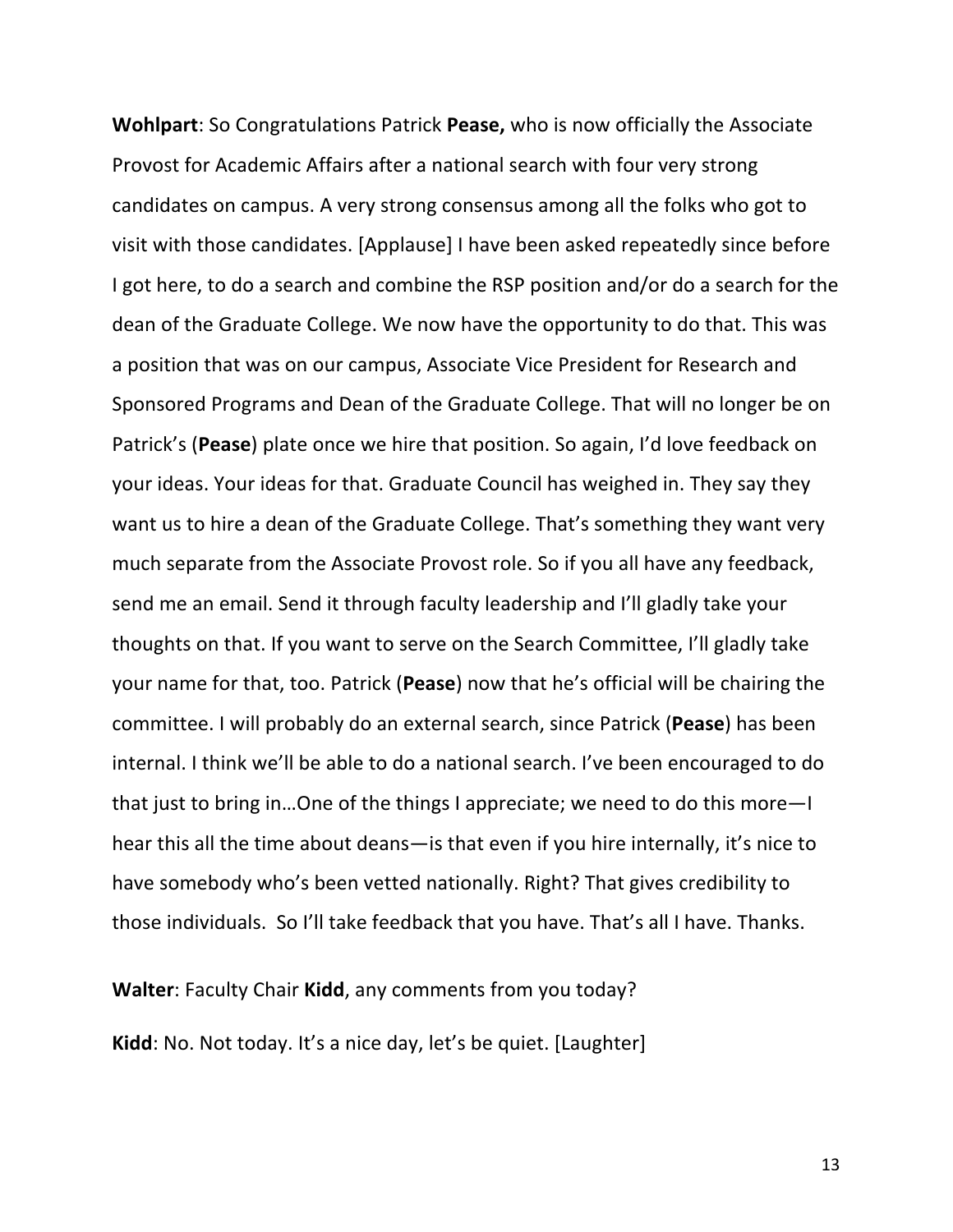**Walter**: I had a question. Let's see. I think we have a new senator, Shahram, are you replacing Russ **Campbell**?

**Varzavand**: Correct.

**Walter:** Good. Okay. Alright. Big shoes to fill.

**Wohlpart:** You have to wear a bow tie.

**Walter**: You got to wear a bow tie. [Laughter]

**Wohlpart:** And you have to correct the Provost on a regular basis. [Laughter]

**Walter:** And you have to be absolutely an expert on Robert's Rules of Order, which I am not, embarrassingly. We're just kidding. No pressure, honestly. You're from Industrial Tech?

**Varzavand**: Correct.

**Walter:** I think we've met somewhere before. Have you been at UNI for longer than me? I'm about to do 20 years.

**Varzavand:** It shows my age, but 30 years.

**Walter:** Thirty years. That's perfectly okay. Welcome to our august body. Any questions on how things run around here, just ask any of us.

**Wohlpart:** Except Michael (Walter). [Laughter]

**Walter:** Ask Jim (**Wohlpart**). Alright, so you can't have missed the picture up here. [Cheers] Our transcriptionist and her husband Dave and myself at the Octopus.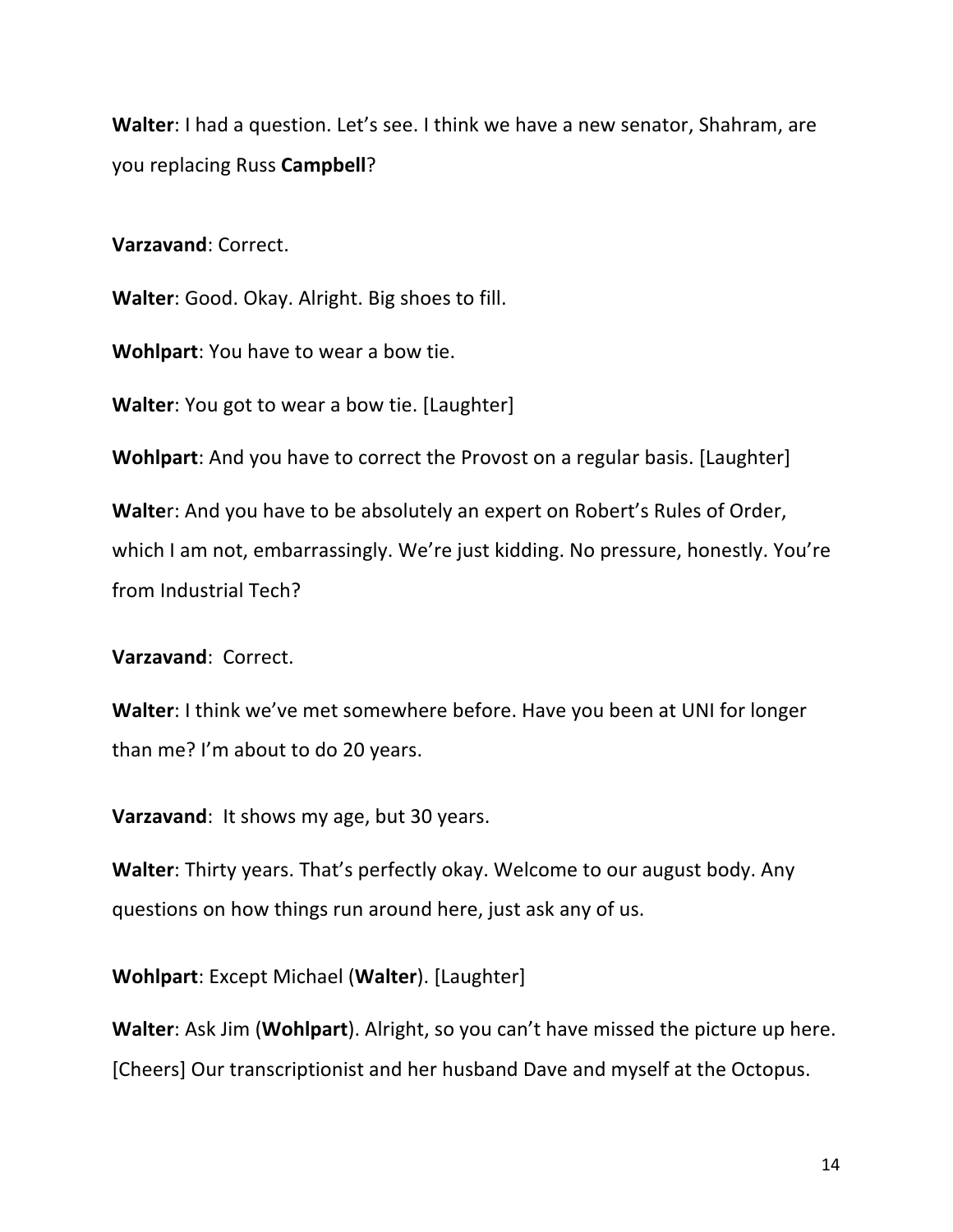Kathy (**Sundstedt**) is receiving the little gift that we drummed together in great secrecy in Executive Session I'll have you know. Hey, it worked. Thank you very much, all of you for your donations to this. Other matters: I did not get my guests to introduce themselves, but if you would just introduce yourselves one at a time.

**Gibbs:** Kelly Gibbs with Student Disability Services.

**Williams:** I'm Leslie **Williams**, Dean of Students.

**Jaeger:** I'm Ryan **Jaeger**. I'm with IT for SCS.

**Lynes:** Jenny Lynes, Assistant Coordinator, Student Disability Services.

**Walter:** Thank you very much. Welcome, and Matt (**Kroeger**) is here and scheduled for a presentation. There's a little bit of a misunderstanding between Student Disability Services and myself. They thought they were on the agenda today but it didn't turn out to be the case. So, priorities being what they are, I'm going to have Matt (**Kroeger**) give his presentation first and then after his, we'll go ahead and...Probably what we'll do is put them on as a Calendar Item and then move them out to January  $22^{nd}$ , which is our next meeting. That will give us an opportunity to invite interested parties. Since they weren't even a Calendar Item, we didn't have that advantage. I apologize all over the place for that. Sorry about that. Would one of you like to stick around and tell us a little bit about what the presentation will be? Because this hasn't even been petitioned as a Calendar Item yet. So if you would hang out for just a little bit while I go through some of these considerations for Calendar Items.

**MINUTES FOR APPROVAL**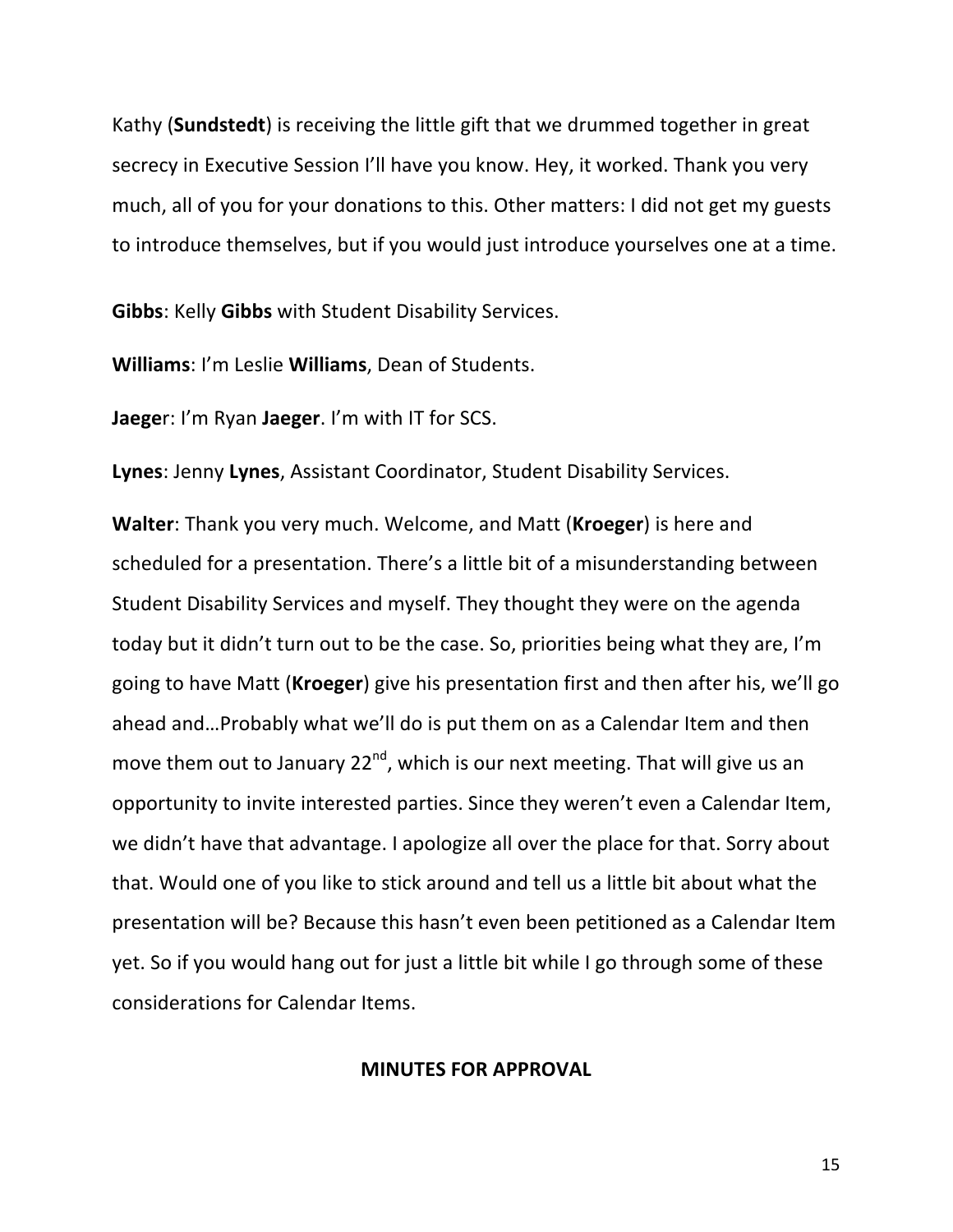**Walter:** The Minutes for Approval. The Minutes have been set out to Senators only. Do I have a motion to approve those? The item about the mysterious person named Michelle: It turns out she was in Human Resources I think. Michelle **Byers**, yes. There was somebody named Michelle in there and we couldn't figure it out who this was. It was part of the conversation, but that's been cleared up and I'll make sure that that's reflected in the minutes. So, do I have a motion to approve the minutes from December 11<sup>th</sup>? Moved by Senator **Neibert**. Seconded by Senator **Choi**. All in favor of approving the minutes for December 11<sup>th</sup>, please indicate by saying 'aye,' opposed, 'nay,' abstain, 'abstain.' The motion passes. One abstention.

#### **CONSIDERATION OF CALENDAR ITEMS FOR DOCKETING**

**Walter:** Calendar Items. Number 1361, include a consultation by the Faculty Handbook Committee and they would prefer if we would put this on the calendar as Calendar Item 1361, probably Docket Item #1250, for the  $9<sup>th</sup>$  of April. Now, is there any reason to discuss having the Handbook Committee, which you are on come up sooner than that, or should we just go on with the April  $9^{th}$  date?

Petersen: We as a committee want to share the work that we are engaged in this year and we'd like to be on the calendar in case the calendar fills. We are not ready to share anything just yet, but we anticipate that by April  $9^{th}$  we'll be ready.

**Walter:** Big kudos for this group, because this has been a quickly arrived-at situation and they've done amazing work on it so far. So, do I have a motion to approve for docketing, it would be Item #1250, The Faculty Handbook Committee Consultation on April 9<sup>th</sup>? Moved by Senator O'Kane, seconded by Senator Zeitz.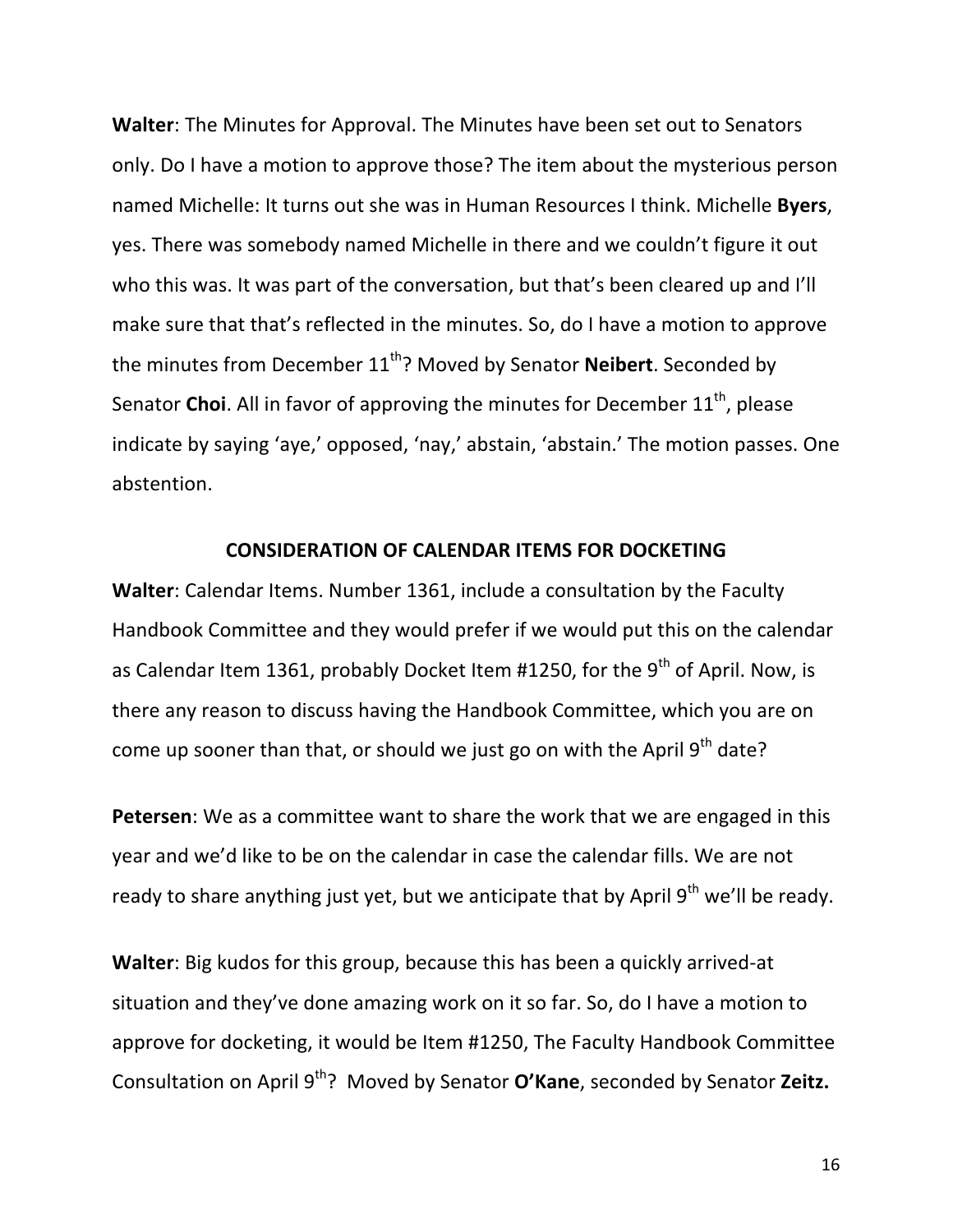All in favor of moving the Faculty Handbook Committee Consultation to Docket Item in regular order but out on the  $9<sup>th</sup>$  of April, please indicate by saying 'aye,' opposed, 'nay,' abstain, 'abstain.' No abstentions, the motion passes. Okay, also added rather recently—yes—the application was sitting on my desk over the holiday season, so I managed to sneak this in on the three-day limit for the faculty calendar. This is an emeritus request by Gerald **Smith**, Professor of Accounting who was in this august body for quite some time, and was a source of great clarity and humor, as I recall. So, he has applied for emeritus status, that is Calendar Item #1362. That would be Docket Item #1251. Do I have a motion to approve for docketing in regular order, the emeritus request for Gerald **Smith**? Senator **Burnight** moves, Senator **Mattingly** seconded. All in favor of approving the emeritus request for Gerald **Smith** as Docket #1251, please indicate by saying 'aye,' opposed, 'nay,' abstain? The motion passes. Okay, I have no items of New Business, so I think that will take us right to Matt **Kroeger**'s presentation. That's Docket Item #1249, the Enrollment Presentation. Matt (**Kroeger**) you can take these controls or I can click through it. Whatever you want to do.

#### **CONSIDERATION OF DOCKETED ITEMS**

**Kroeger:** I'll go ahead and take them because there are quite a few slides. We'll just introduce a year's worth of data, one at a time. So I have four things that I wanted to share today and really leading into some discussion as we go. Certainly a lot of this is very freshman-centric and as we all know, our total enrollment at UNI is comprised of multiple populations, both freshman, transfer and graduate; non-degree seeking students, distance and online. But since you know in many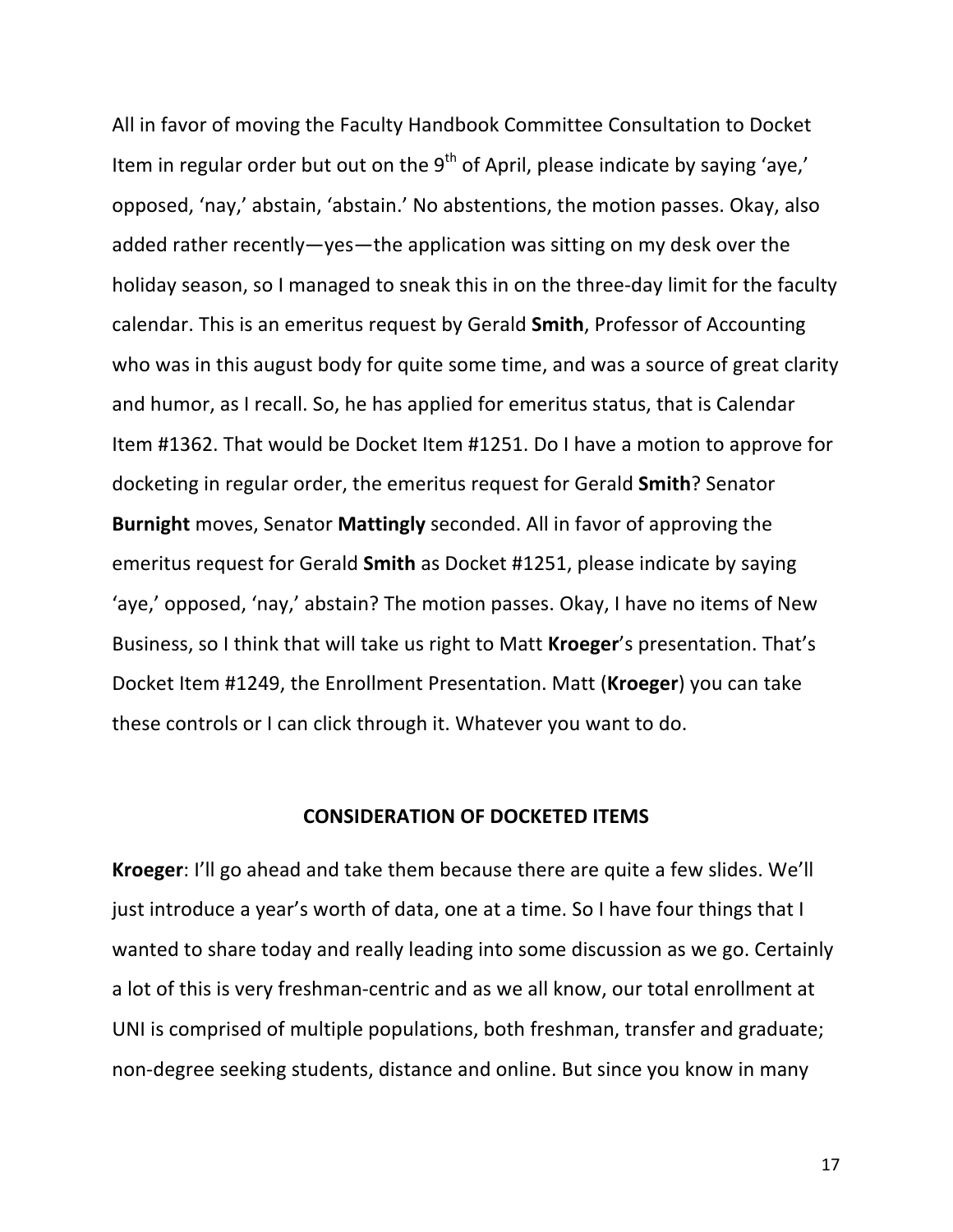ways we are very much a traditional institution with a number of students that come to us as undergraduates directly out of high school, and those are the measurements and marks that we get compared to with a number of other institutions. Not just the size of the freshman class, but it's composition, their retention rate, their four-year graduation rate, and six-year graduation rate. It's certainly a population that a lot of shared work goes into. So, many of these are geared toward that audience, but they have applications elsewhere. So those are the four items that I was planning to talk with you all about today.

**Kroeger:** The first one is really just a look at the last six years-worth of the entering freshman class, and get a little bit of a scenario and the state of affairs as we were going through this. So, back in Fall 2012—this is after we saw a pretty significant dip in our total enrollment, the total freshman class was just over 1,700 students. The average ACT slightly above 23. You can see the cumulative high school GPA of a 3.2. And in the next column is the percentage of the entering class that represented, or identified as Under Represented Minority students. And in the far right column is the percentage of that freshman class that were not residents, both international and domestic non-residents. Jump forward to the next year and you have very minimal growth in the total number of students. A pretty noticeable decline in the average ACT there. GPA up slightly. Also during this time it's probably pretty safe to say that many institutions and many high schools really if they're not adopting a weighted GPA system already, some of them were even still introducing it, and students taking more challenging courses. And we as an institution if a student's high school transcript presents itself with two GPAS on it, a weighted and an unweighted, the Institution's policy at UNI is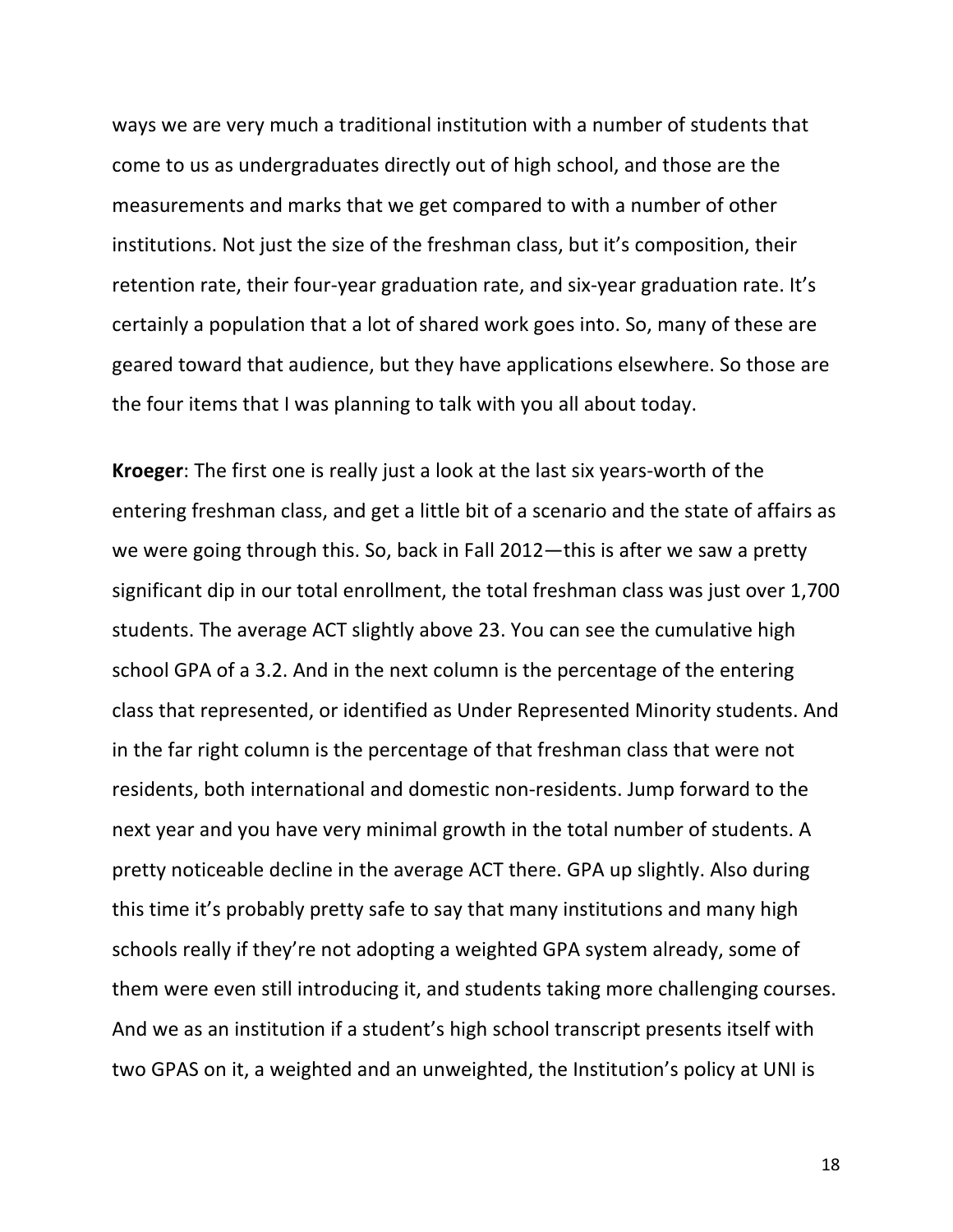similar to that of the other two Regents: We take the GPA that benefits the student most. So, a slight GPA increase. A little bit of a dip in the percentage of students that were identified as minority, but the non-resident did go up very slightly. Now, I interviewed for this position late Spring of 2014 and what I was hearing about at that time—and I eventually started in this role in the end of July 2014, that was the year that the University contracted with Royal & Company, a Higher Ed marketing firm and did a very aggressive late application push. That did help add about 100 students to the entering freshman class that year, but I think one of the other things it helped identify with—and especially this was something not just in the Admissions Office, but in University Relations and elsewhere, it was the notion that if you really wanted prospective students to apply, you gotta let them know. You gotta be aggressive and you gotta communicate with them. So, prior to Spring and Fall of 2014, any sort of mass emailing, message dissemination push to apply that was being done was very, very limited. And this is really functionality that many institutions have had access to for many years. Back in the eight years that I worked at the University of Iowa, I left there in the late Summer of 2012, it was myself and another colleague that had access to a CRM system that did a majority of building of the campaigns. These were very targeted and sophisticated campaigns that send messages out to thousands and thousands of prospective students. And we'd been doing that for three years at least. So 2009-2012, we were really just really starting on that in 2014. Fast forward to the next year, Fall of 2015 the entering freshman class goes up by over 100. Their average ACT down ever so slightly at 22.7. GPA went up nicely, though. You can also see the percentages that identified as Under Represented Minority. Not quite as high as what it was the year before, but we did see an increase in non-residents as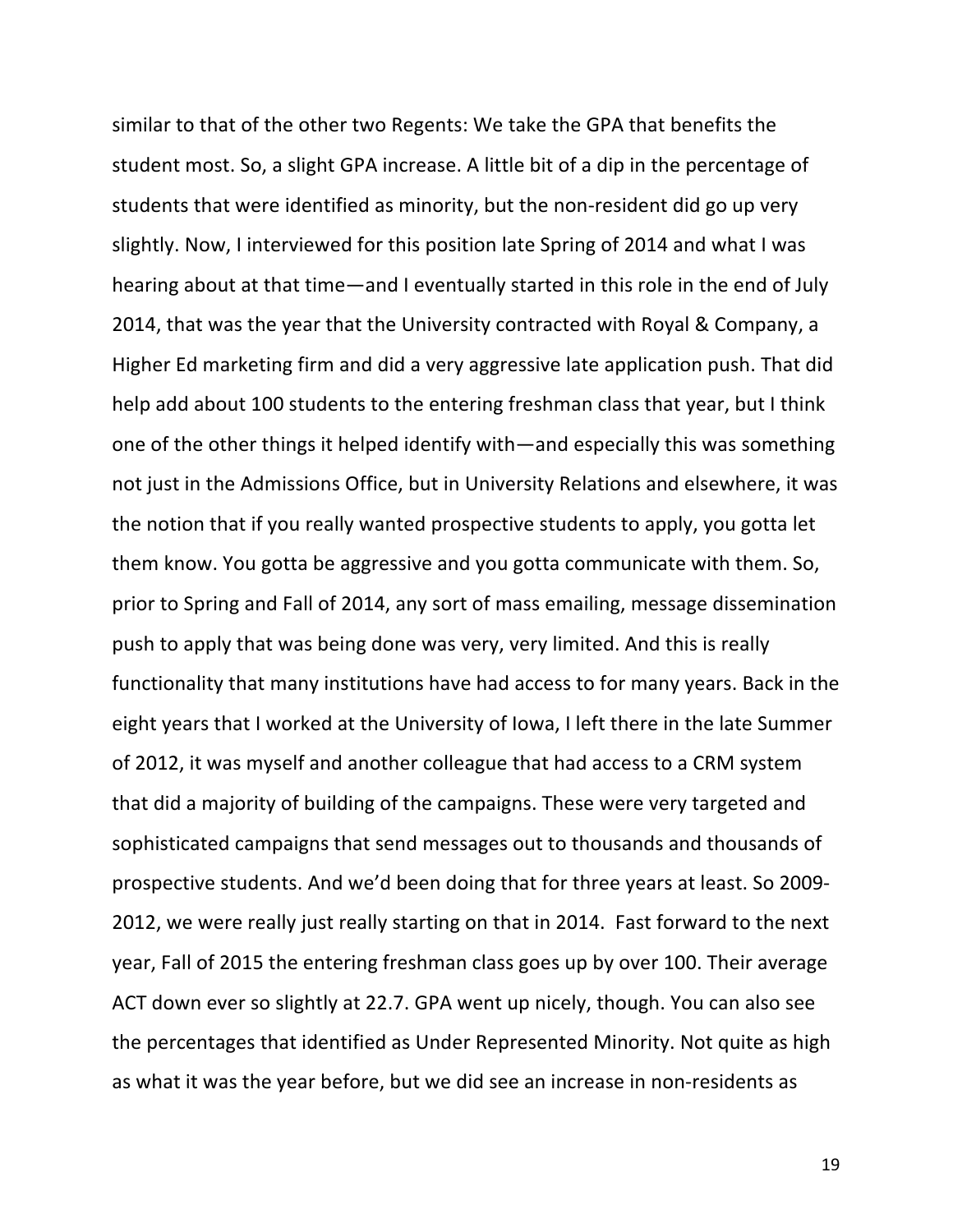well. Forward to the next year, 2,000 freshmen even. It was quite a milestone for this campus. It was the first time that we had 2,000 or more freshmen in the entering class since I want to say the Fall of 2008. So a pretty big mark to hit. Fall 2016 was also the first year that new freshmen were awarded merit-based scholarships, and these are the recruiting scholarships, like our Distinguished Scholar Awards for Iowa residents, our Out of State Scholars Award for out of state students, our Multicultural Scholars Award for under-represented minority students. Fall of 2016 represents the first year that those awards were given out to students based on a combination of their high school GPA and their ACT or SAT score. Before that, it was primarily—the primary indicators that were used for awarding those were RAI: The Regent's Admission Index. At that time, we had two different RAI scores that we evaluated freshmen on, and one of them was actually the one that we use for No Rank students wasn't even known or published. It was something that we just had on the back end. We moved to this awarding based on GPA and ACT also to be on par with really the industry standards. And then go to this next year Fall of 2017, we did see the drop in the freshman class, unfortunately. However, we do see another bump up in the average ACT. Now in my mind, there is no doubt that this increase and the turnaround in the average ACT going up is not only a product of awarding scholarships—merit based scholarships, based on GPA and ACT, but also being able to attract a non-resident population (which we're now at 10% non-residents for this fall); a non-resident freshman population that is academically noticeably more prepared.

**Strauss:** Matt what are the ACT/ GPA requirements to get scholarships?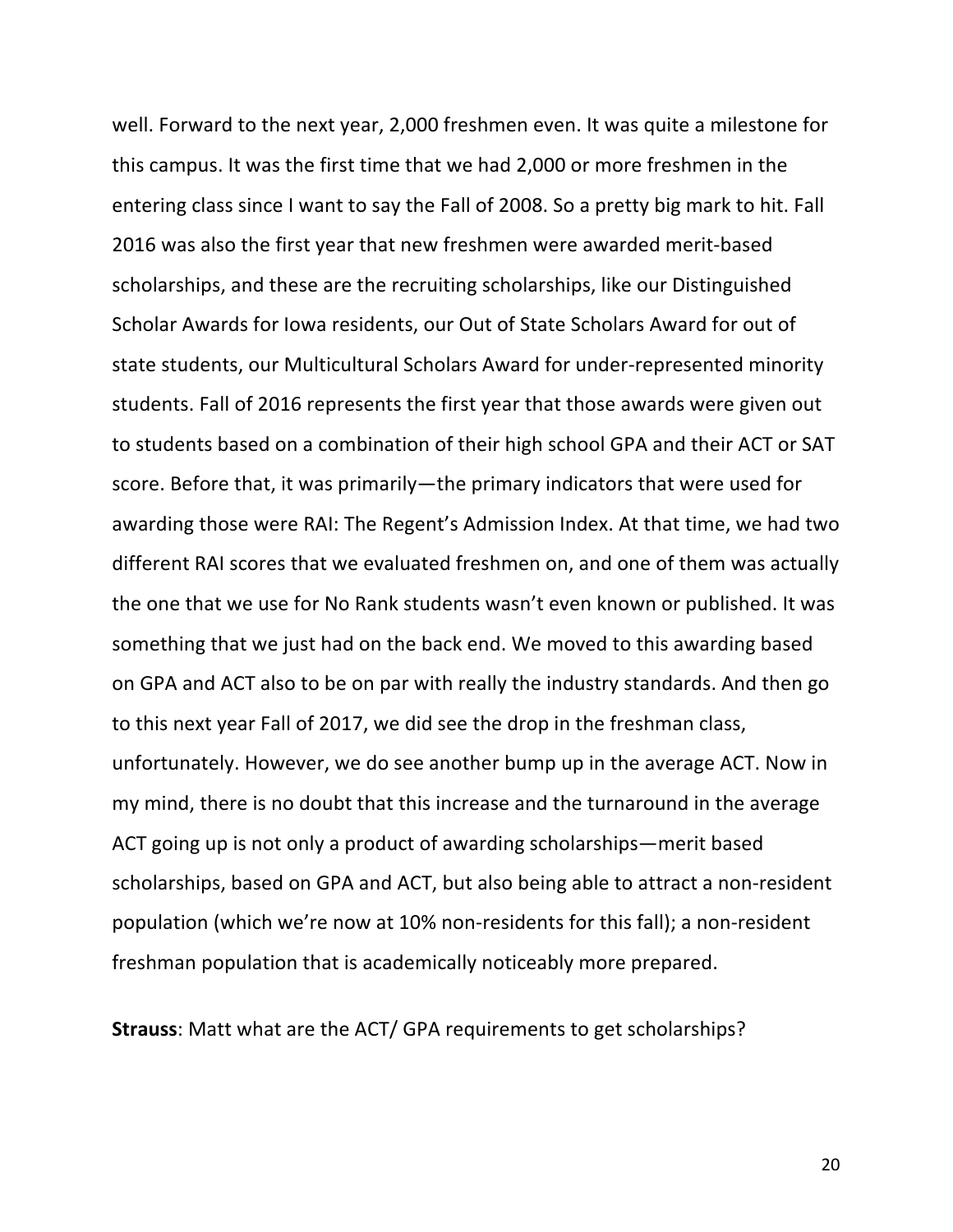**Kroeger:** For lowa residents to get a Distinguished Scholars Award, the minimum needed is 3.3 GPA and a 23 or above on the ACT. So when we introduce that grid of scholarships that has the GPA and ACT, and it shows what students qualify for, that's the minimum.

**Strauss:** And how much is it?

**Kroeger:** That's \$1,000 a year and then with the 3.5 GPA and a 25 ACT, the dollar amount goes up \$1,500. And then if you have a 3.7 GPA and a 27 ACT, it goes up to  $$2,000$  per year.

**Wohlpart:** And how much would they get at lowa or lowa State? [Laughter] We shouldn't say that.

**Kroeger:** Yes. Yes. And it's changed so much, especially recently. There have been noticeable changes in what other institutions provide in automatic merit-based monies. Next, kind of jumping into Market Share, which a really quick definition for Market Share is the number of lowa residents that we have in our entering freshmen class, divided by the number of lowa high school graduates from that previous spring term. Now, there are different numbers out there that you can look at for high school graduates. We use WICHE's-Western Interstate Commission for Higher Education. We use their numbers in deriving these percentages of Market Share. WICHE has been producing high school graduate estimation projections for several years now. If we look at Fall 2012, our Market Share of lowa resident freshmen was just 4.4%. Just a slight bump up for Fall 2013—excuse me, for Fall 2014...oh, you were going to ask a question? Market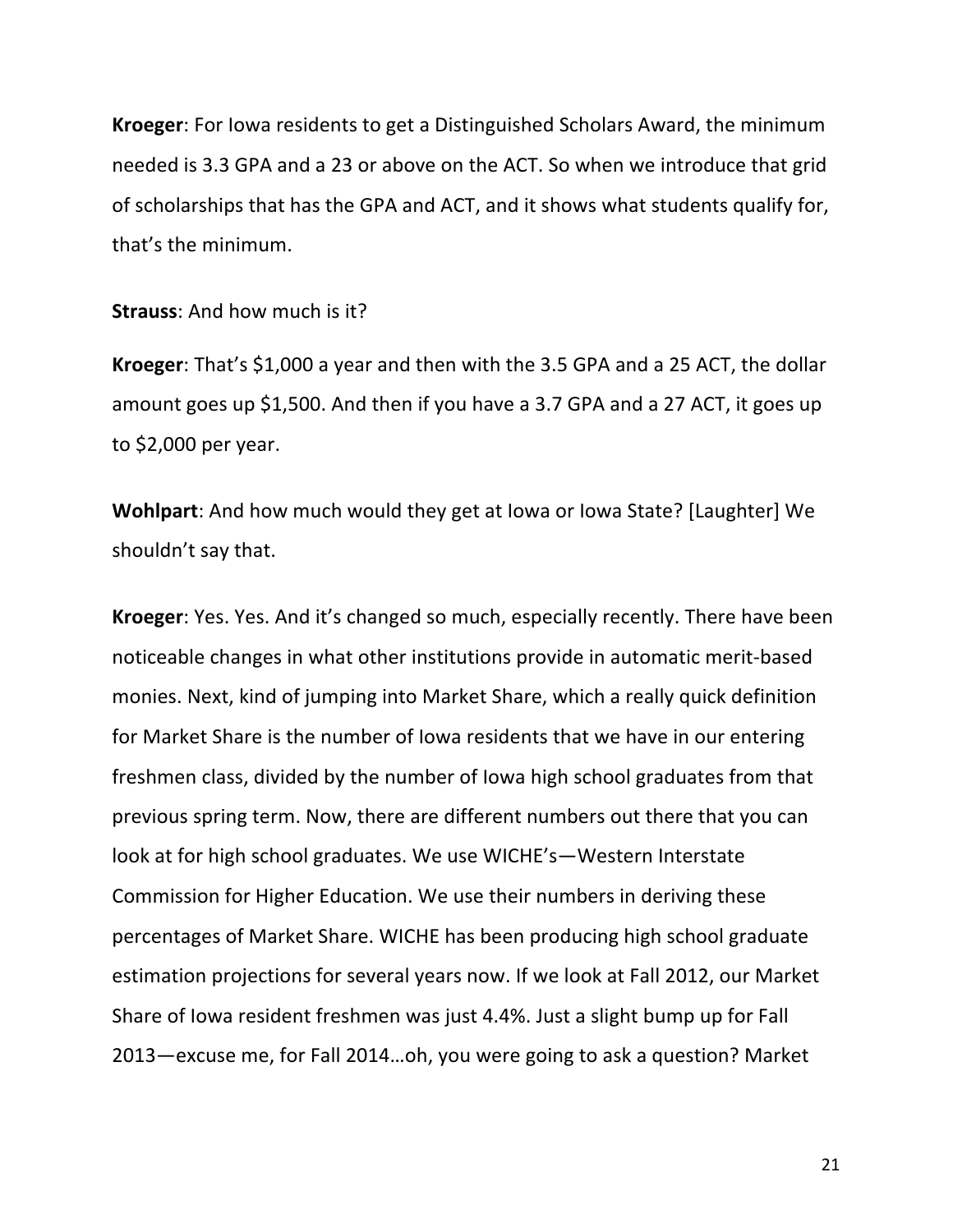Share? The number of lowa high school residents in the freshmen class, divided by the number of graduates in the state of lowa

**Wohlpart:** So it's the percentage of lowa kids we get here at UNI.

**Kroeger:** Yes. It's not necessarily the number that go on to college, it's of the total graduates. So Fall 2014, there you see a little bit of a bump up to 4.75, and you'll see that there's a new column in that far right—that three-year sort of average of how we're performing over the last three years. Fall 2015: With the growth of the freshmen class, 100 of them were lowa residents, which really shows in that Market Share amount. It also has its impact on that three-year average. And then Fall 2016, the year of 2,000 freshmen with 1,833 of them being lowa residents, that 5.63% is very nice, and it would be fantastic if that would be something that we could achieve each and every year. Unfortunately, the landscape isn't necessarily looking that way at the moment. But you'll notice that with those three years in a row, how the three-year Market Share average has jumped from 4.55% to just over 5%.

**Strauss:** What kind of numbers do we see at lowa and lowa State?

**Kroeger**: That's a really good question. That's a really good question. I believe Iowa State's might be somewhere in the 10 or 11%. University of lowa's is just a little bit more than ours. I want to say that their freshman class is maybe in the low 2,000's for lowa residents, since they draw heavily from out-of-state. And up until this past year, heavily from international, notably from China. And then this past year, even though we had a dip in the total number of lowa resident freshmen, and yes—those numbers are accurate—you see a lot of  $51$ 's there.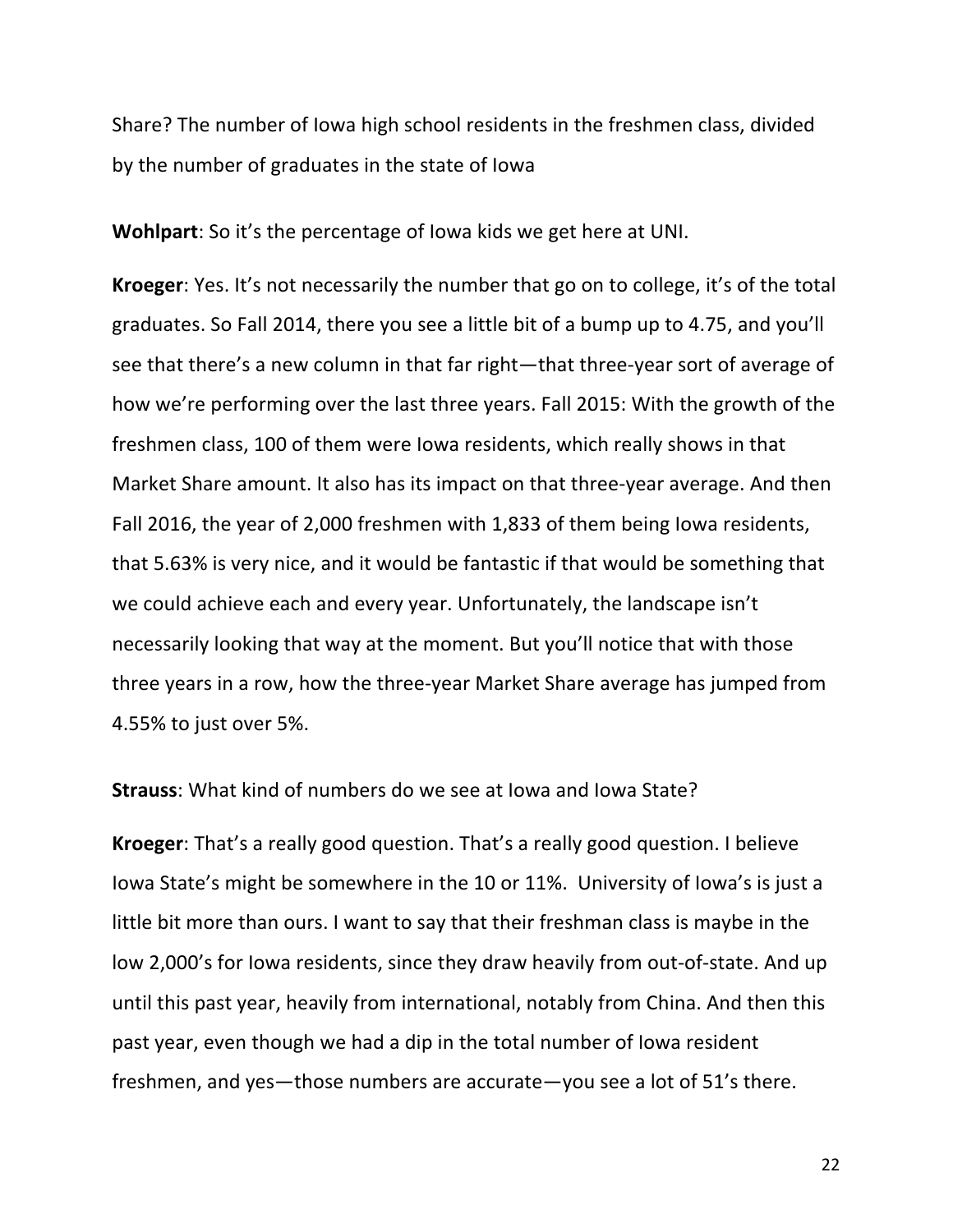1,651 for Fall 2014. Fall 2015: 1,751, and then back to 1,651. Even though you saw that Market Share dip in one year's time, you notice that three-year average is still fairly strong, and much stronger than what it was back in Fall 2014. So those are the students that choose to enroll here at UNI. However, there's a big audience of students that are interested in us, enough so that they apply for admission, and they are offered admission to UNI, but they choose not to enroll here. So, we've been administering something called the Admitted Student Questionnaire over the last few years. Now, a number of institutions do this, and you can use products by various vendors and sorts, and actually for Fall 2016 we did a small subset. We looked at—we contracted with the College Board to do just our out-of-state students, because their data provides quite a bit richer information and it's a standard tool. The survey we've been using is very similar to ones that are available nationally to students, and it asks some of those key indicators to students. This year though, we did add in a new component, and that's that Audience Number Two. That's the parents of students who are offered admission that didn't choose to enroll. The results for this are pretty good: 600 responses back out of the total pool represented just over 20% of the entire pool that we invited to do the survey. So this is good data. So what do they tell us? So they were offered admission here, but they decided to go elsewhere. The top reason that was recognized, or that was reported, was that students felt that they went to an "institution that had a better reputation or strength for their major or program." Now, notice that that is a different survey response than the very bottom one: that it actually offers the major or program, but that we don't have it. Now, students and parents when they did this, they can report more than one reason when they do the survey. So that's why your percentages don't necessarily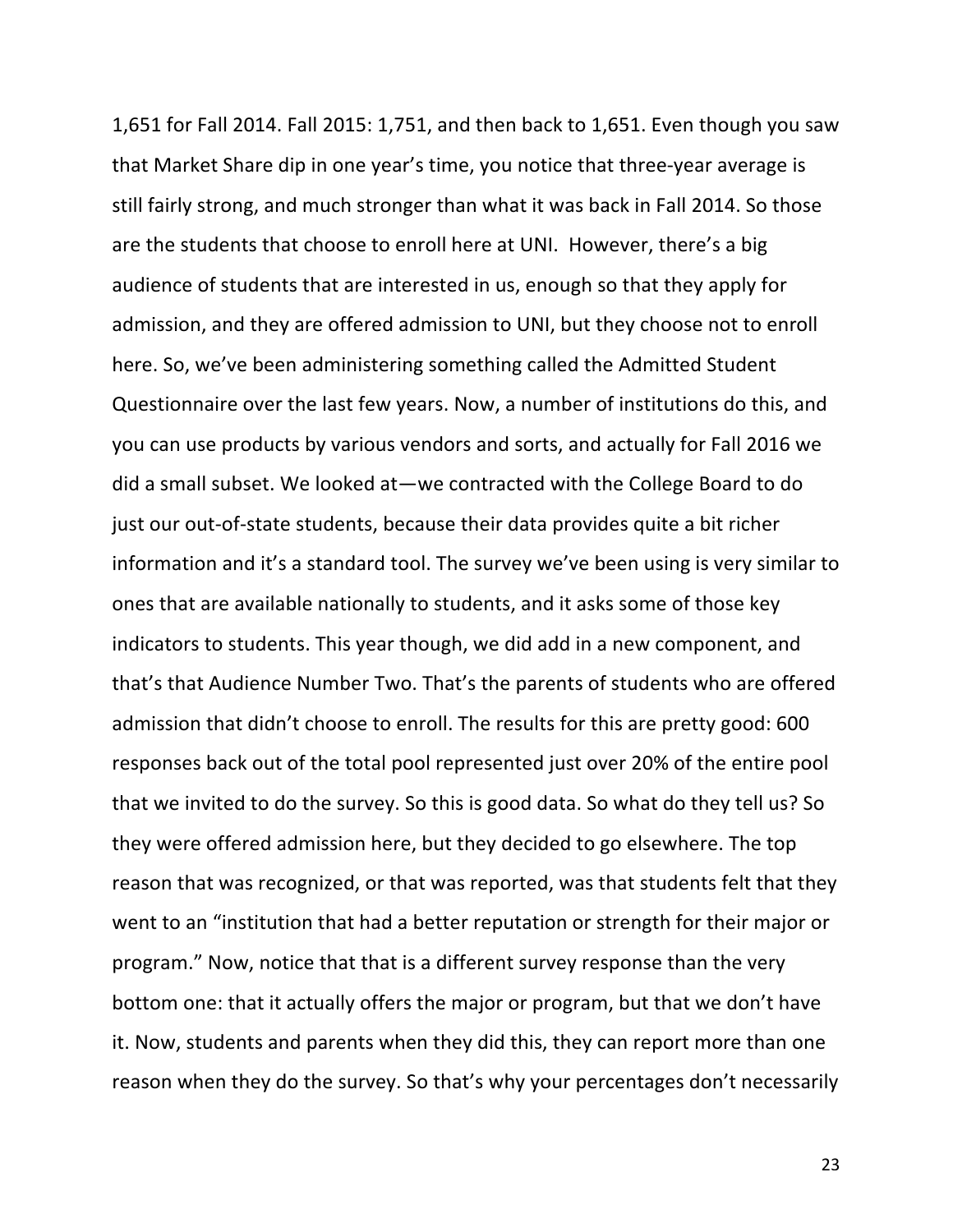add up—they go well above 100%, right? Because for many families, it's not just one but multiple reasons. But the second one is "Offered More in Academic Scholarships": 30%. "Geography," the third. "Lower cost of tuition and fees," coming in at number four and, "A location that I prefer more than Cedar Falls," 20%. And then another one relating to affordability and financial aid package. Now when we did this survey back in 2015, for all audiences, they had the same options to choose from to report reasons. I'm not going to stay on this slide very long because it looks better when you compare them side by side.

**Walter:** Matt (Kroeger), just one point for clarification, that 600 and 612, are those coherent sets? Are those the parents of the students who didn't accept?

**Kroeger:** No.

**Walter:** Just a set of parents and a set of students?

**Kroeger:** The parents that did it could have been different than the students who did it.

**Wohlpart:** Hey Matt (**Kroeger**), I don't think you're in presentation mode.

**Kroeger:** We tried that before you came Jim (**Wohlpart**) and for some reason we couldn't get it. You can see it on the desktop. The presentation mode is out there, but you can't get to it. Michael (**Walter**) and I tried to figure it out for about ten minutes or so.

**Walter**: We must have put in 30 seconds or so. [Laughter]

**Kroeger:** Somewhere between ten minutes and 30 seconds. So this two-year change, you can see what happened, right? The number of students that reported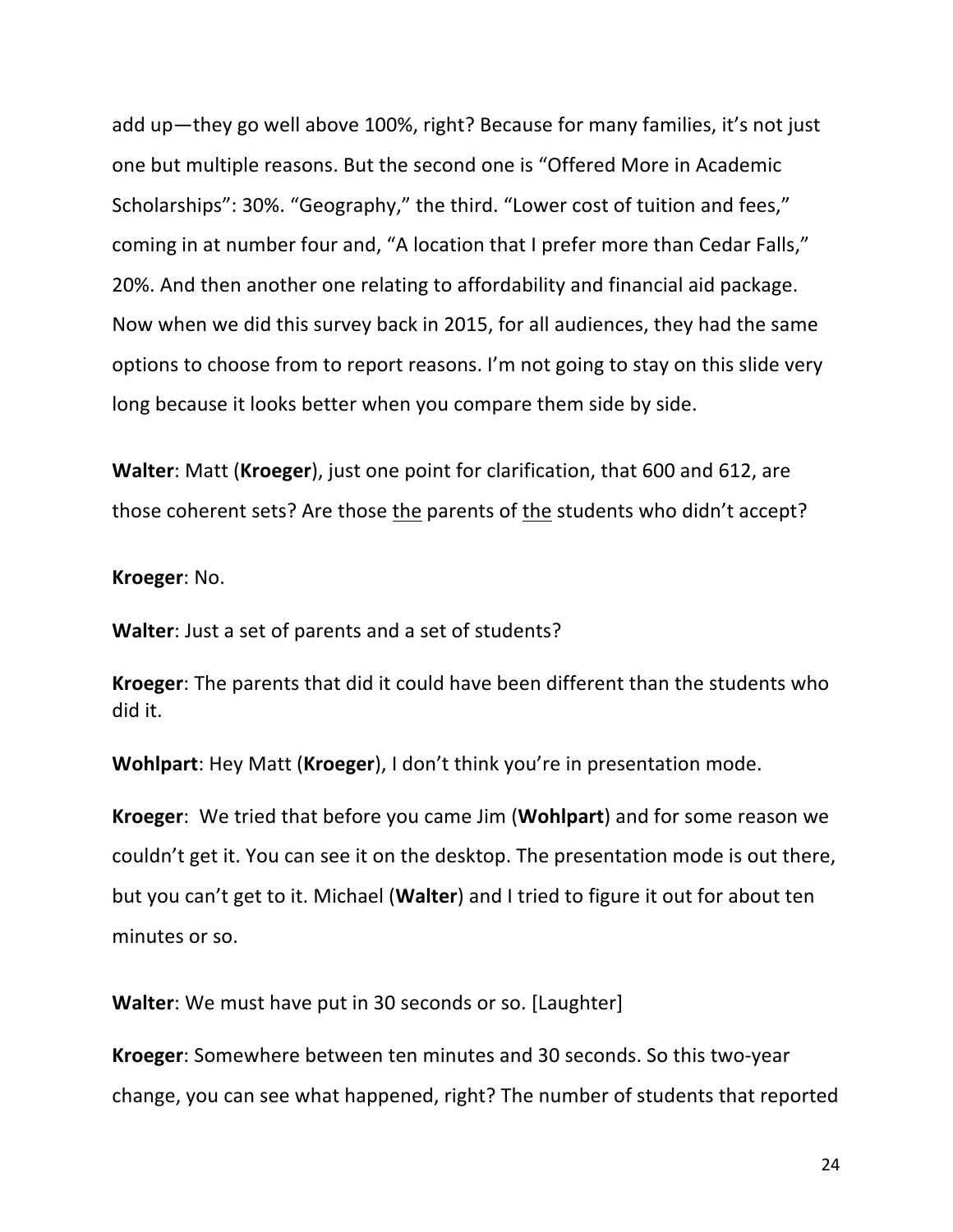that scholarship was a reason actually went down six percentage points. That's a very good thing. The number of students that reported "Better reputation or strength for their academic major or program," went up slightly: 2%. The other one that you see highlighted in green, "Location that I prefer more than Cedar Falls," 22% down to 20. That's just highlighted because it is a little bit of a dip. But that was also something intentional we tried to do. Into our admitted students communication, we tried to bestow the great things about Cedar Falls and the Cedar Valley. Things that are available to students. This past year we introduced a welcome email that was co-authored by both of our two mayors, that went out to admitted students and their parents. Not those who live here in Blackhawk County, but outside of that area, so that they felt welcome, not just to the Institution, but also to the community. How are parents and students similar and different? This is just looking at the 2017 results right here. You can see that the students are in their order of importance as they were on the previous slides for 2017. But on the right, you have the parents. Money definitely sticks out, doesn't it? Scholarships. Lower cost of tuition and fees. Closer to home. But then also when you ask parents what came in as the fifth reason was that "My child could participate in college athletics." Not something that came up very prevalently with the students, but it made a difference for parents. So at least in their mind, that was a reason why their child went to a different institution.

We also looked at a different slicing of it. This is by lowa students and Out-ofstate students. Since we've been increasing our efforts to enroll more students, especially in our three major border states, Illinois, Minnesota and Wisconsin, you can see that the reasons for those out of state students, and these are the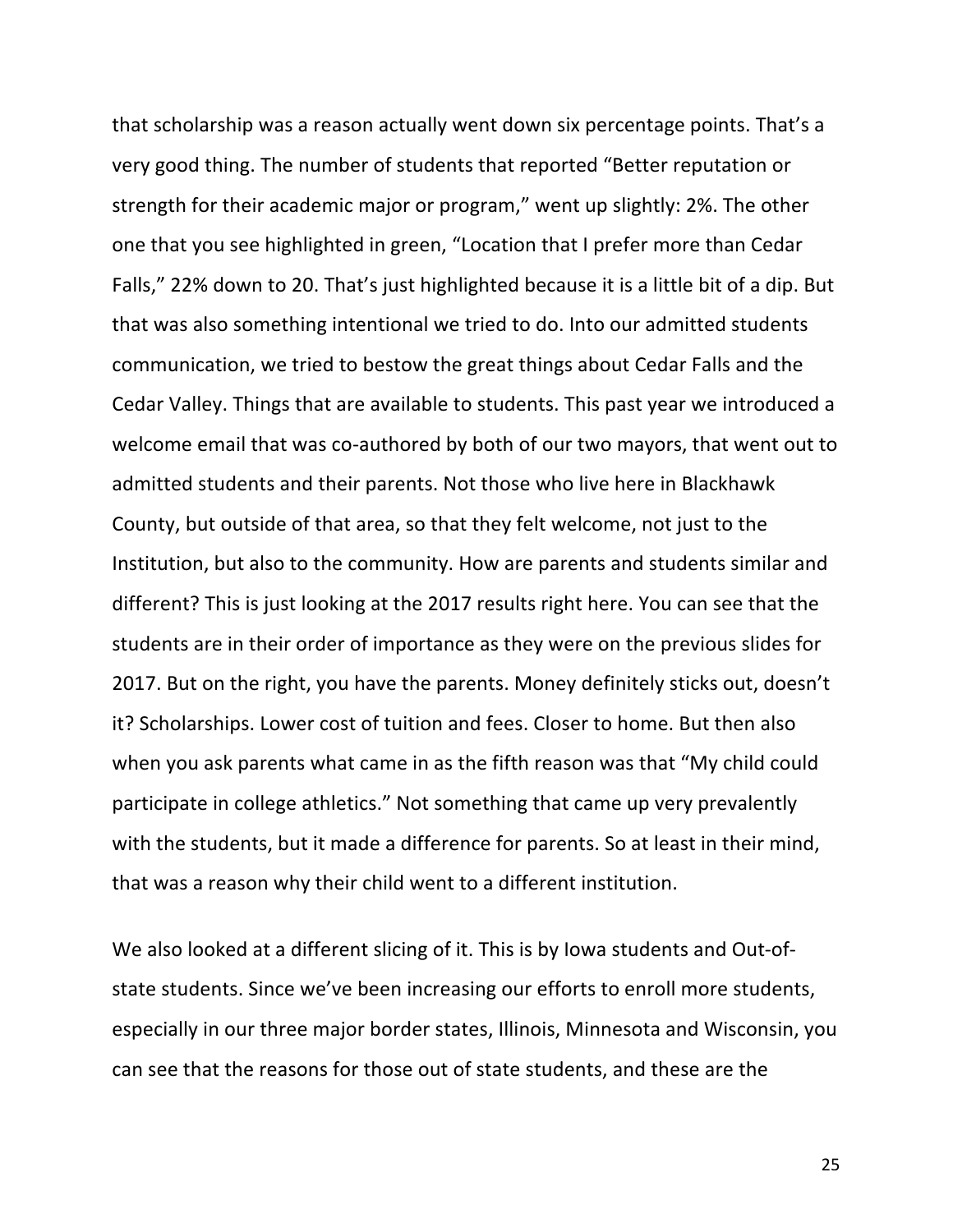students for out of state, not the parents, "Closer to home," "Offered more in academic scholarships," "Lower cost of tuition and fees." So academics comes in as the fourth. But you also see a little bit difference pronounced with the academics with the lowa side, don't you? The difference between that and scholarships was different when you looked at the entire pool of students. It was what: 36% and 30% previously, but when you looked at just lowa, it's 37 and 31.

So, some key takeaways from all of this: I think one of them is the need to bolster our messaging as it relates to academic strength. Scholarships is still out there, but there's still work that needs to be done in that area as well, too, right? It's still heavily, heavily reported. And we've made some changes to our scholarship line up. We started last year introducing the Provost Scholarship. This is to select out of state students, and that's what's helped increase the number of non-resident domestic students and their academic profile. But, we also partnered with Raise Me, a micro scholarship platform that's used by almost 300 colleges and universities across the country. So we can actually start communicating with students, sooner. Students that have interest in us—about scholarships. All they have to do literally is go on to Raise Me and hit 'Follow UNI,' and then we get their name and information. So we can start building that relationship with them with the new CRM system. We automatically know when we get the information what are the things that are going to be heavily important to that audience alone is scholarships. But also as it relates to scholarships, there are a number of things that are out of our control, and that would be: What are our competitors doing? Another key take away from this is the value and affordability, right? Four of the six top reasons that get identified all directly or indirectly deal with money,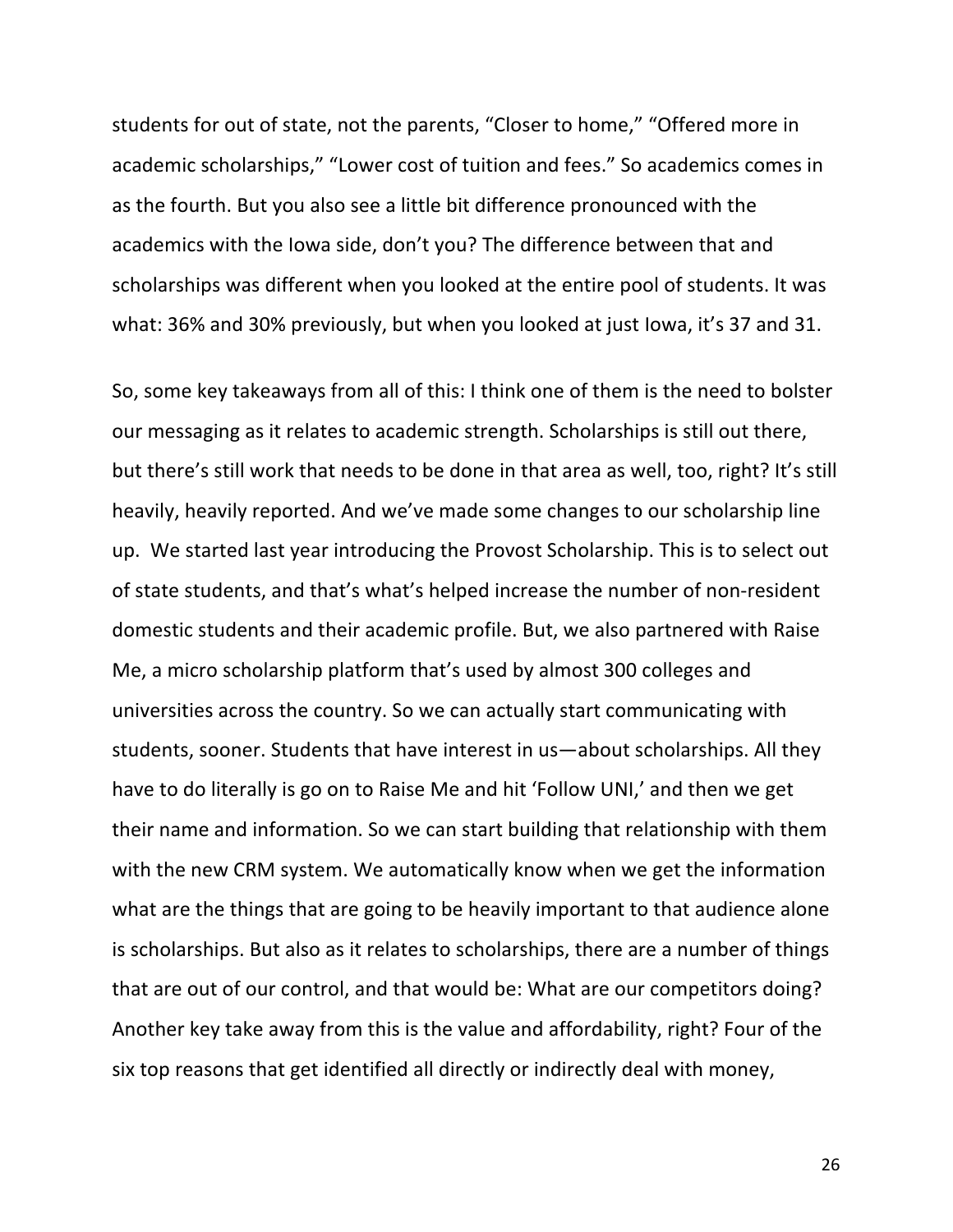whether it's tuition, financial aid package or scholarship. And it's even more pronounced when you look at just the parents. This new top choice financial question—last year we introduced a question on the survey and it was to students, and if they said that financial reasons were one of the reasons that they chose to go elsewhere, we asked them, "If UNI's scholarship and aid offer would have been similar to that of the institution that they chose to attend, would you have enrolled at UNI instead?" And there was a pretty good number of students that selected that, and parents as well, too. I don't know it off the top of my head, so I'm not going to recite a number, but it was noticeable. If you would compound that by the entire pool of students that we would have had, if that 20% sample size really represented the over 2,000 admitted freshmen that we had that did this that didn't enroll, it could make a difference.

**Walter:** Matt (**Kroeger**), just one more question. The Raise Me program, how far down in grade level does that go? Junior high? High school?

**Kroeger:** High school freshmen.

**Walter: Thank you.** 

**Kroeger**: My son's at Peet. He's a ninth grader, but he has a profile. Actually, Raise Me thinks he's a high school senior. He's already getting awards. Speaking of competitors, we ask other questions. So including UNI, what is the number of colleges that you're applying to? And nearly two-thirds of the time, admitted students are looking at just two or three other colleges in their choice set. So yeah, you do have some that at that far end of the spectrum that are applying to ten or more schools. But by and large students the students that are applying to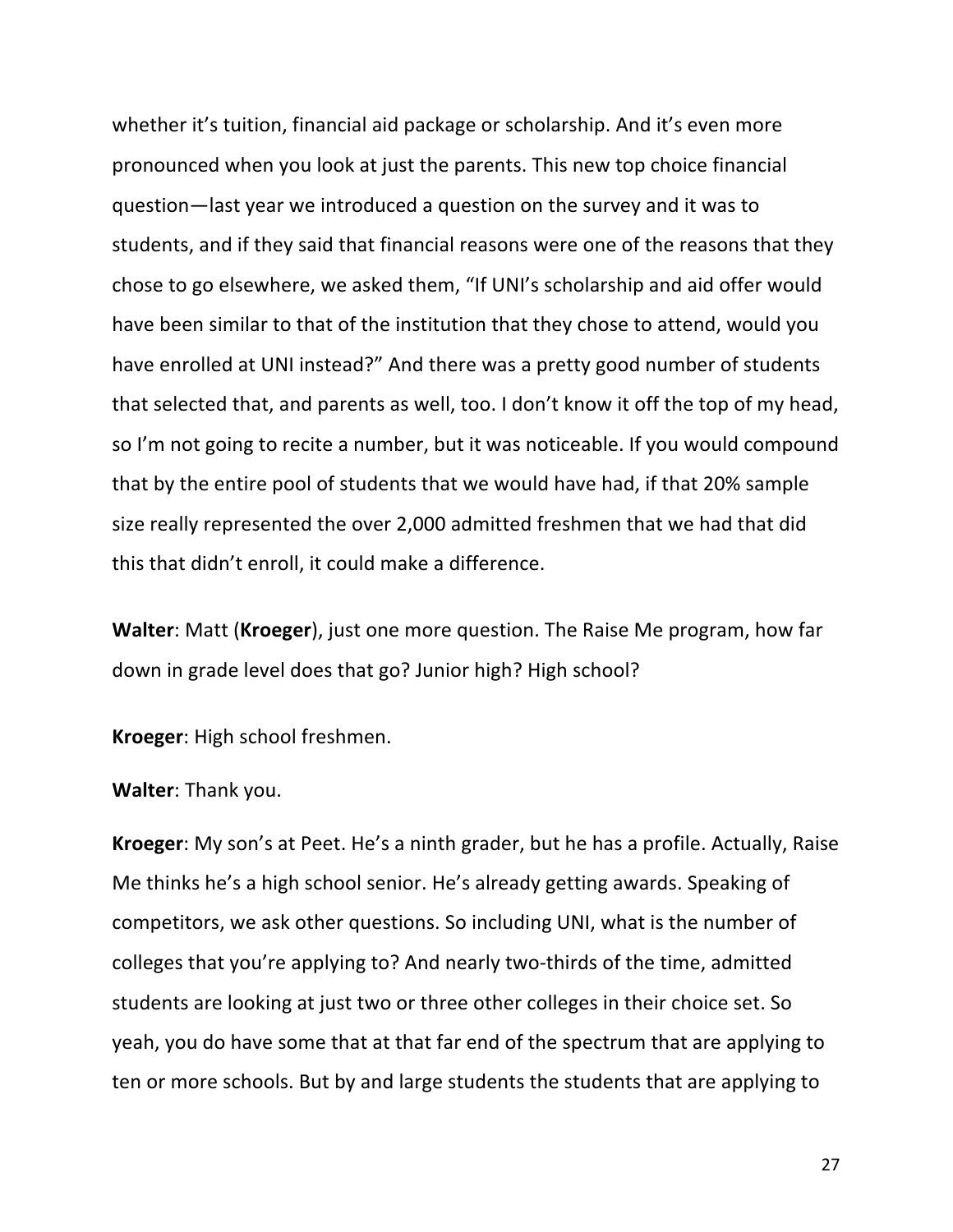us are looking at four total, maybe five. But the number of competitors that we have that we're up against is not a huge set, but they differ based on audience. Who are our top competitors? Well for students who were doing the survey, if you lump it together, the lowa Privates, they're slightly more than each of the individual Regents themselves. One of those things of being a medium-sized institution, right? You overlap with the privates and also the publics.

**Neibert**: I don't know the landscape of lowa that well. I've only been here eight years, but I've worked for a private institution. Private institutions are very expensive for students. Then on the private institution they may have more scholarship dollars or less. So it seems kind of interesting that we're having that much competition from our private institutions in the State. There's some very small private institutions.

#### **Kroeger:** There are.

**Neibert**: I don't know this information. Maybe you do. Do they have a considerable endowment that they're able to offer a considerable scholarship to offset higher tuition costs?

#### **Wohlpart: It ranges.**

**Kroeger:** Yes. It varies. The endowment levels and the scholarship offers vary from private to private.

**Wohlpart:** So Peter (**Neibert**) remember too that they charge \$40,000 and then they give everybody a \$20,000 scholarship so they're really giving anybody anything. They're just discounting it.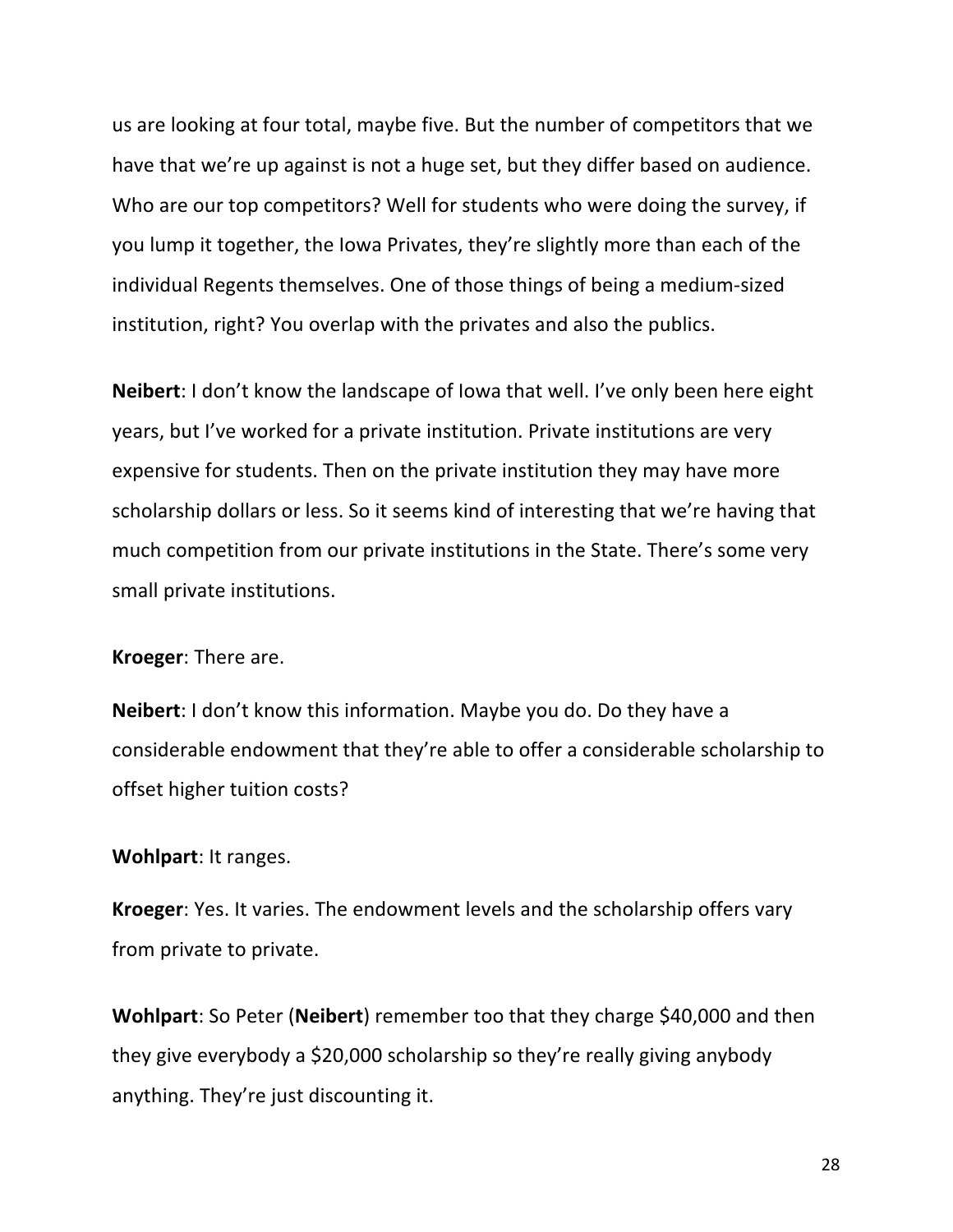**Kroeger:** There are a number of institutions in lowa that I have heard that have discount rates that are fairly high, like well above the industry average. Like, over 55%, getting closer and closer to 60%. So when you see articles nationally about this, is this sustainable in the long term? That's a big question that a lot of institutions have to wrangle with.

**Bernhard**: And then in addition to that, there's the lowa Tuition Grant which is a really good source for a lot of people. And when the sticker price is higher, a lot of times that's perceived as higher quality, so if they're ultimate cost after all scholarships are deducted is \$8,000 to go to UNI and \$10,000 to go to the private, but the \$10,000 started at \$40,000, it seems like a great to be able to go there for that much.

**Schraffenberger**: But these numbers are just they apply. We don't know where they decided to go.

**Kroeger**: We don't. We do but they're not reflected here. We find out where they end up going if the institution participates in the National Student Clearinghouse. So we send all of these students, even all the students that we invited to do the survey—all of our freshmen admits who didn't enroll, we bounce them off of the National Student Clearinghouse, a few, four weeks into the term, just to make sure all of the institutions have their data reported. So, we're able to find out. So yeah. And we do. You look at the list of top eight to ten institutions, you see our fellow Regents in one and two. You see a handful of community colleges and you see the same privates pretty regularly.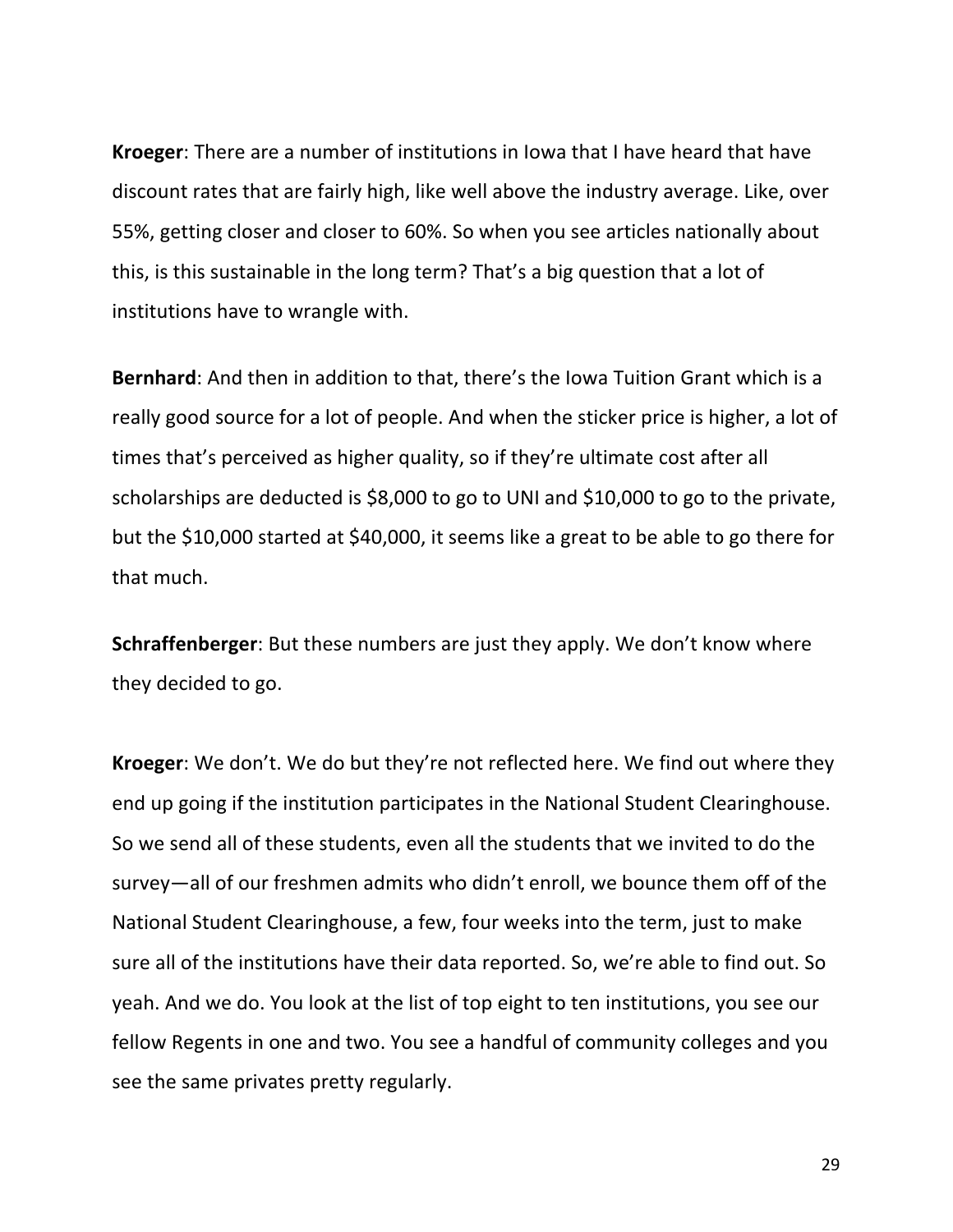**Choi:** This is very interesting because the top reason was a better reputation. So the money's important, but we have to remember that the top reason was they chose another institution with a better reputation, and so when I heard that I thought, "Okay, maybe they chose U of I. But if our top competitors are lowa Privates, so does it mean that we have a lower reputation even comparing to our Iowa Privates? And is it because we don't market. We don't advertise our good scholars, our good education enough maybe?

**Kroeger**: I agree with your last part. I think that we can be a bit more pro-active in our bragging about ourselves. Now again, this was just the students that did the survey, the competitor-listing. And if this body would like, we can look to see how many from the National Student Clearinghouse, on how many of the lowa Privates show up in there as well, too.

**Wohlpart**: How many privates are there, Matt (**Kroeger**)? I mean we're talking about all of the lowa privates.

**Kroeger**: Thirty-two (32) private, not-for-profit independent colleges. It's lumping a lot of them together.

**Zeitz**: Instead of looking at the scholarships and giving them money, how much do we push the ideal of "Live like a student," where they're leaving with less debt? I don't know how you'd advertise that, but it seems that would be an important one to use.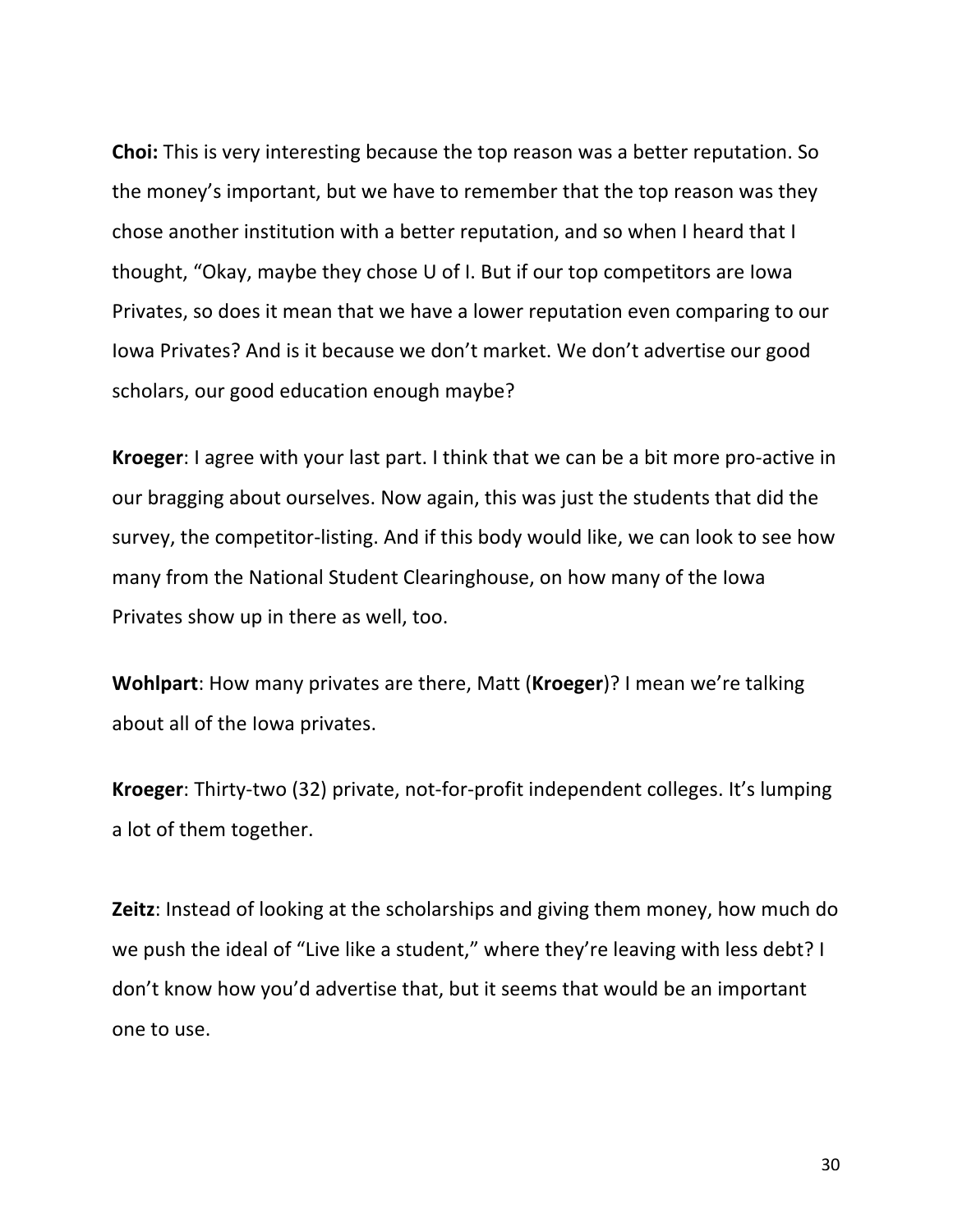**Kroeger:** We have started using the whole Net Price and Affordability related to student debt and the fact that our debt level is lower than most other institutions. In fact, all but one in the state of lowa. Right? Grinnell is the only one that has a lower level of student debt for its graduates than UNI does, so we've been starting to use that the last couple of years as a bigger selling point for UNI, paired in with that value of affordability. Next slide, timing is everything. In this case it certainly is. We asked students when they made their final college selection, more than 75% of them are making their final decision between January 1 and May 1. Now, we haven't asked this before ourselves on our own survey instrument. I personally thought that the fall of the senior year, and the summer before the senior year would be higher than that. There are a lot of fence-sitters, and they're still in our applicant and admit pools between now and the start of summer. Spring semester is yield season. This year it really needs to be yield season. We didn't just want to ask information though, and get their stuff. We gave them some open-ended text questions as well, too. "Do you have any suggestions or words of advice?" One hundred twelve of those 600 students gave us some nuggets of information. Several of them said, "Keep doing what you're doing." Some of them, 18 of the 112 that actually gave us comments, their comments were related to communications. Like, "I wish you would have told me about this," "Don't send me something about this when you've already done this." So this is something where I think with our new CRM system can very much make an impact there on the messages we're sending to students and their relevancy, and how they're received by students and parents. But then we had some students mention things about costs and tuition and money, it being more affordable or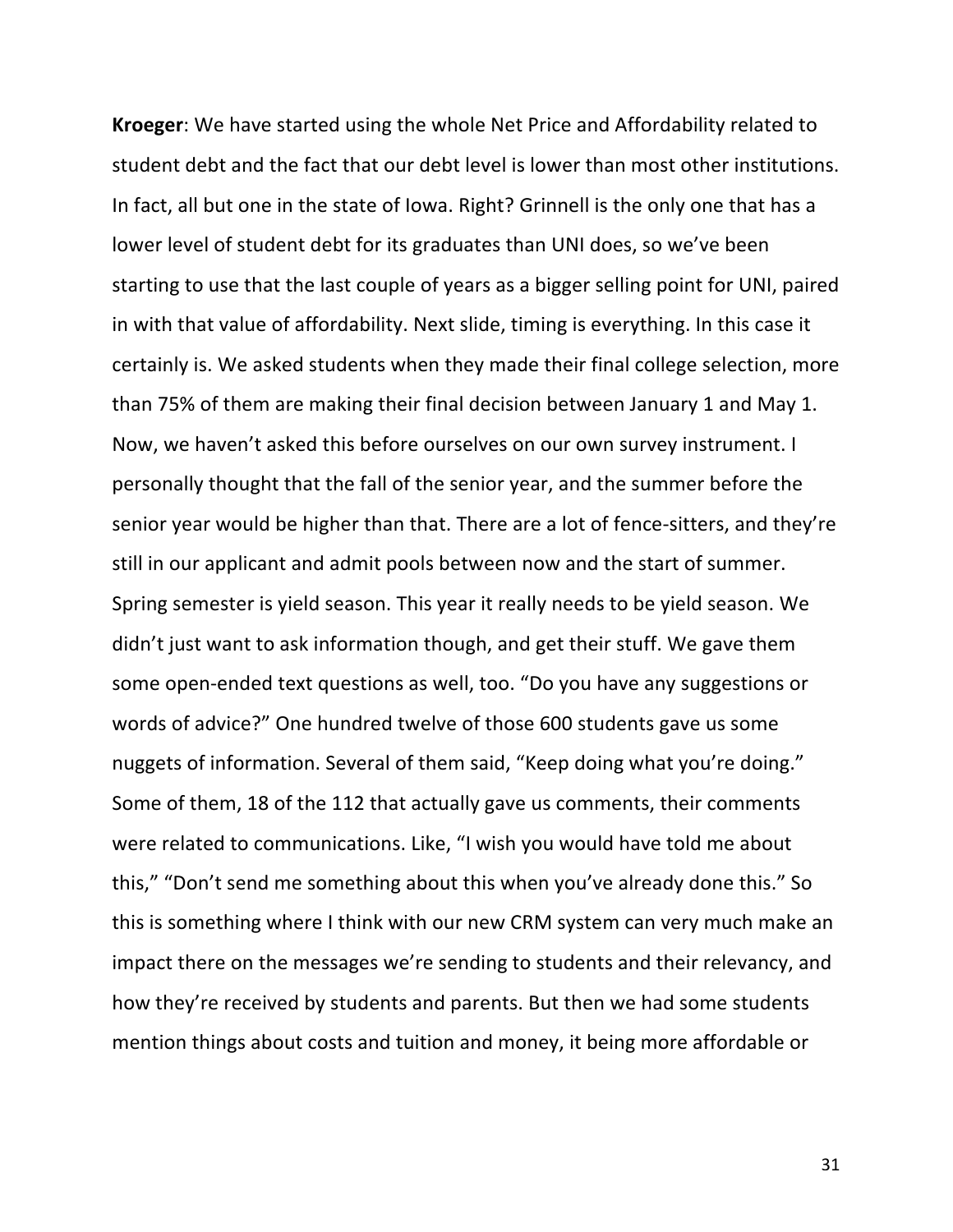more expensive than what they wanted to spend, and then a couple of other areas.

**Wohlpart:** Matt (**Kroeger**), didn't we just send out a message through our current messaging system where we put the wrong names in our message to all the people that we sent it out to?

**Kroeger:** There was something. Yes. There was. And when you have to hand manipulate data to get it from one system and put it into another system, and its humans doing that work, and it's not the system going, "This is the population I want to send it to," send-it system. When you're relying on humans, and in some cases three to five or more humans that have to take information—take it out, dissect it from the system and pass it on. Load it into another system, it's not easy. We made it work for a while, and we had some decent results with the entering classes of '15 and '16, but the challenges are great, and the functionality that we need is critical. Yes, things like that happen, and they happen when you're doing things manually and in an archaic fashion.

**Zeitz**: Do you have any feedback on how well the Up Close Program is working?

**Kroeger:** No, not particularly. I can't tell you that, and that's also one of the shortcomings, because our Event Management System that we have, that deals with students who RSVP for events and come for events is separate from our CRM system, which is separate from our student information system. Right? So that's one of the things—we invest hundreds of thousands of dollars, not just in Up Close admitted student days. We could get at that, but we'd have to look at all the registrants for that event. There's nothing easy in the system that says "Who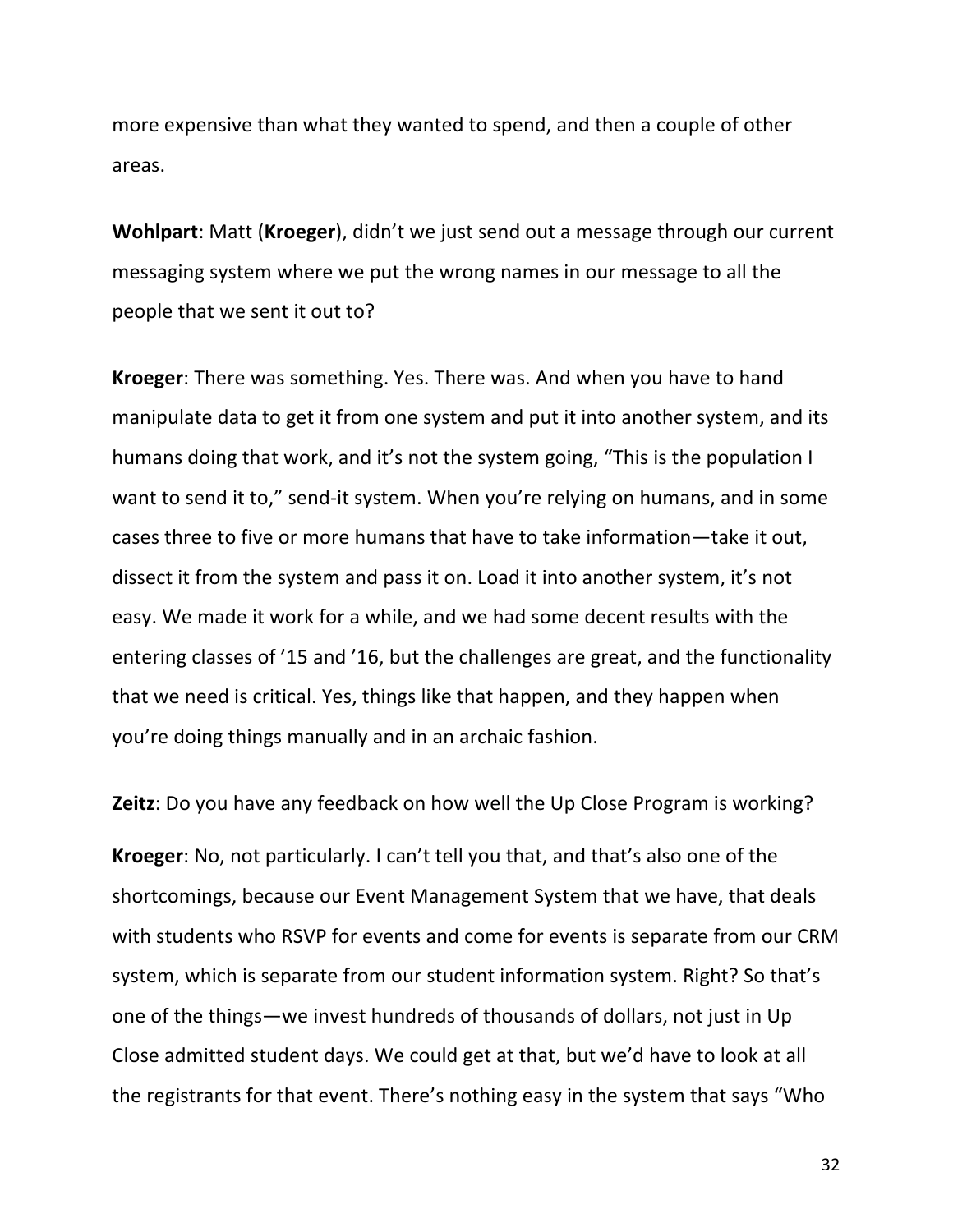came to Up Close that enrolled?" That would be a human intervention of pulling the population for each program, and then actually looking to see if they enroll. But, a new CRM system will be able to help give us better data on the effectiveness. There's one of the things that I don't like telling people to come visit campus when they've already visited campus. That we do, and we've heard from people too that have just said, "I just visited campus a couple weeks ago and you're sending me something to visit campus." And this is also not just UNI. This is happened at other institutions, too. People share these stories. Students and their parents have the expectation now in this era, that we know about them.

**Burnight:** What is CRM?

**Kroeger:** Constituent Relationship Management System.

**Burnight:** Thank you.

**Zeitz**: Big brother.

Kroeger: Yup. In some cases, Big Brother. Yes.

**Walter**: So you now have a new CRM system, or you wish that you had one? [Laughter] It's understandable because if someone doesn't know how to handle a database, and you have all these opportunities for human error to jump in, we need to know this.

**Wohlpart**: I believe that the CRM group is sending out an email this week about the new CRM that we've gone through the last year and a half process to get the new CRM. So I think that's coming out tomorrow. So there will be more information forthcoming.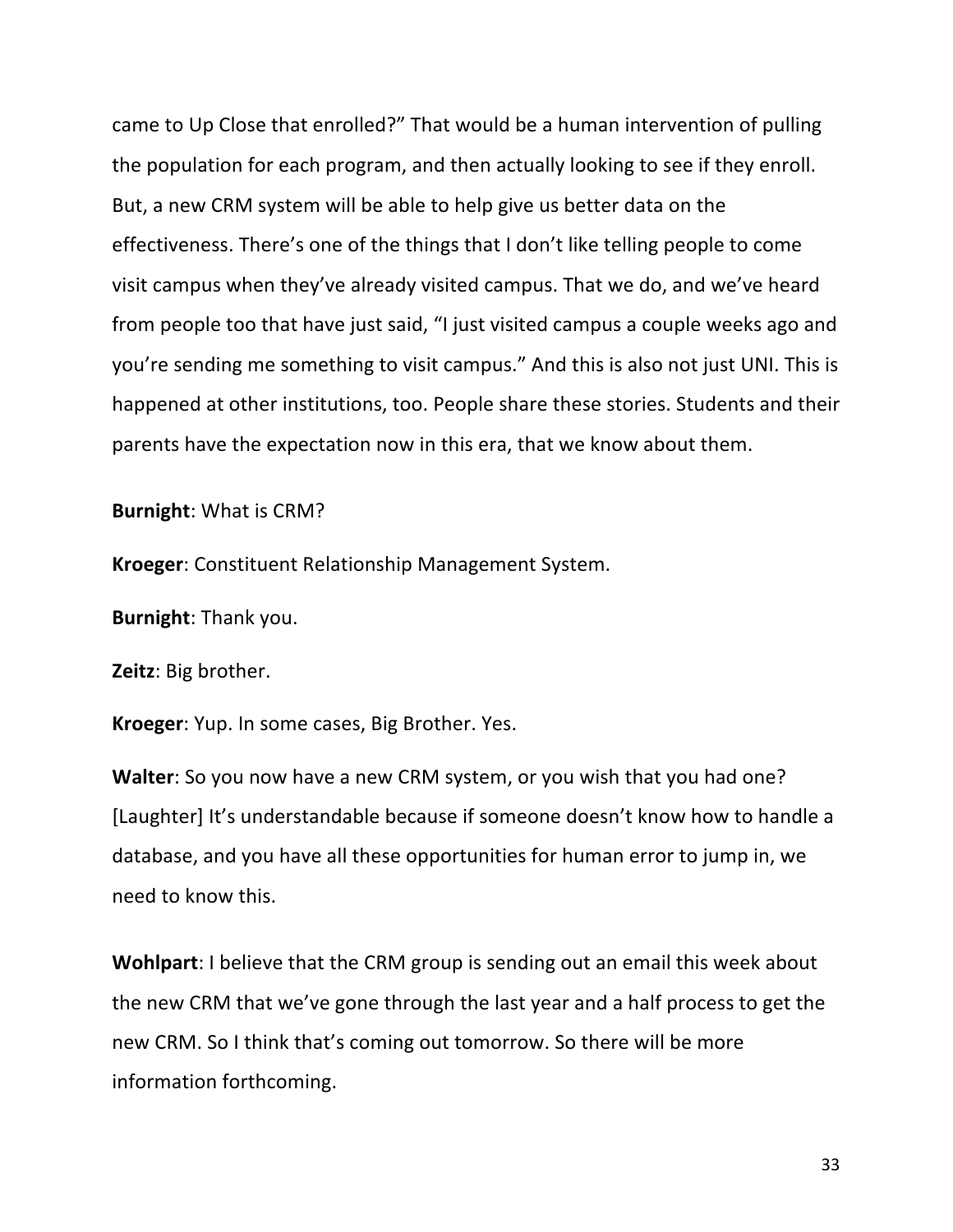**Kroeger**: Yup. So we also asked parents for the comments as well, too. Now you see two numbers up there, 200 and 261. Well, 261 is the total number of parents that gave comments. But what we've found in some of the survey results, mom and dad both did the survey and gave comments. So, it was to 200 unique students. Positive: "Keep doing what you're doing," Again, that came forward. We're making some friends out there. They're liking what they're doing. Twenty of them though had comments about communication-related information. Then you see the other big topics that come out in the comments, whether it's cost, whether it was their campus visit experience, and when I see "campus visit" up there, don't necessarily think that it was a bad experience. That could have been a positive campus visit experience. That's just what they talked about in their comments. Putting them side by side though, you can see the difference though between students and parents. Keeping in mind we had over twice as many parents give us comments than students. Which is why as part of the development of our Strategic Enrollment Master Plan, one of the goals is directly related to launching an institutional recruitment communication, planned marketing campaign targeted towards enrollment. So, utilizing all of our market research initiatives, and involving many people from across campus that helped with the development and the deployment of the "Discover Where You Belong," which at this point is really in my opinion—it's a tag line. It's not a full-blown brand. A brand is a feeling, right? A brand should be a really strong feeling. Right now it's a tag line, but we're working in the direction of being able to actually have it as the brand for a lot of our advertising and marketing for students, but that's going to take time. And a tool like a CRM can help us deploy that brand in a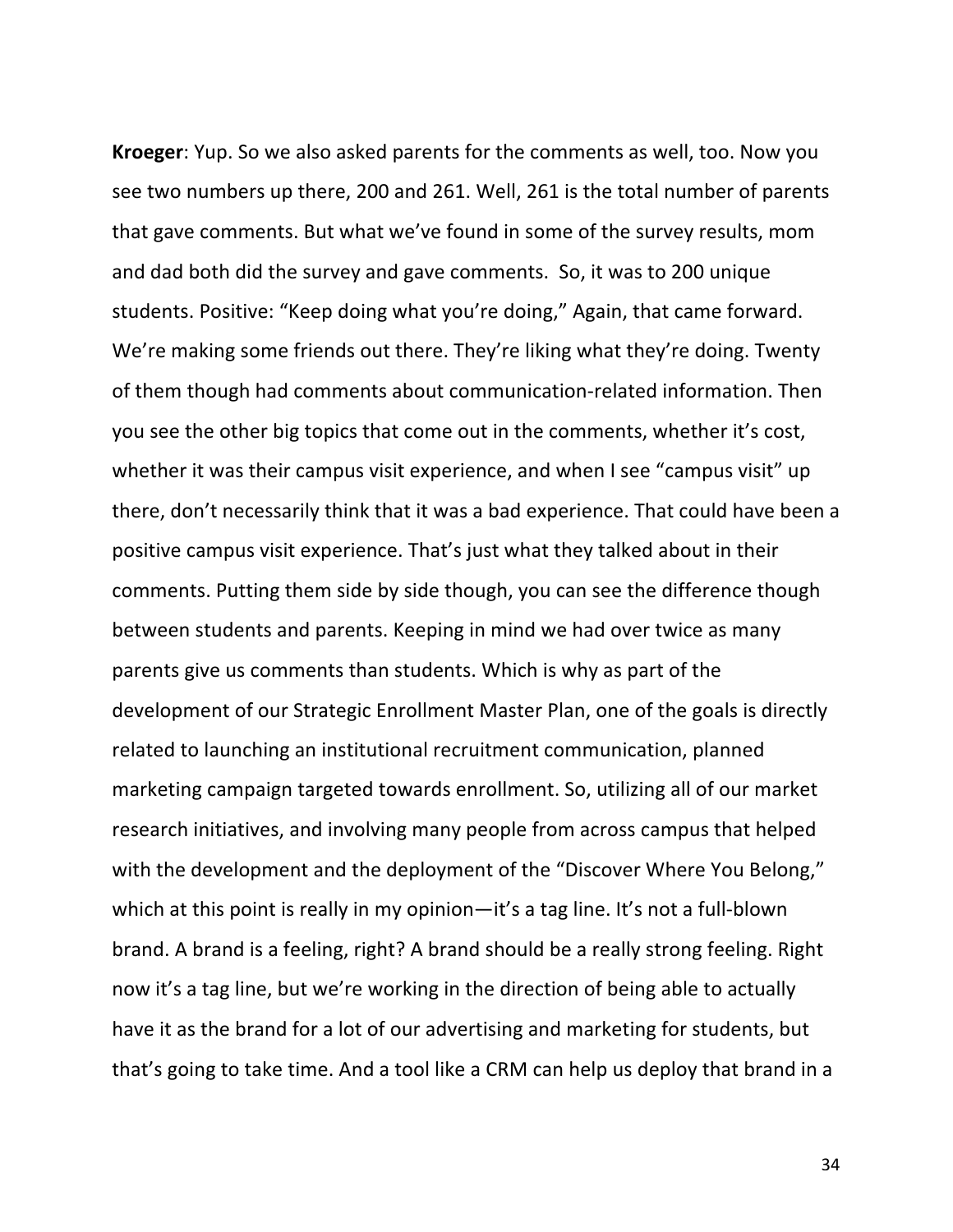much better and more efficient manner. And one of the goals in that part of our Enrollment Master Plan, the number and percentage of admitted students who indicate that academic reputation or strength—we want to see that go down. We've got two-year's worth of data: 2015 and 2017. I'd love to come back here after 2019 when we're sitting in a much better place, and be able to share with you that that number that gets cited by students who are admitted but choose not to enroll, isn't necessarily a factor that went into their decision. Last but not least, I have to show this. This is not meant to be self-promotional in any way, shape, or form, but this is what you get when you send your two kids with iPhones to make a video and the only thing I said to them was this picture right here because it came from on campus. [Group technology coaching for launching YouTube video]

**Kroeger:** [Plays short video] Forgive the Athletics logo at the end there. They didn't get that. They didn't know the University Policy on that. [Laughter] Again, that was one way, and just one idea of how we can take "Discover," pair it with the great work that faculty and staff are doing with our students, and how it's making a difference in their lives and being able to promote it in a variety of channels to the right students and the right parents in the right times. I've just given you guys an awful lot of information. I've probably talked longer than I thought I wanted to, but questions?

**Walter:** Thank you. You were very thorough.

**Kroeger**: I know you were asking them throughout as we were going, but?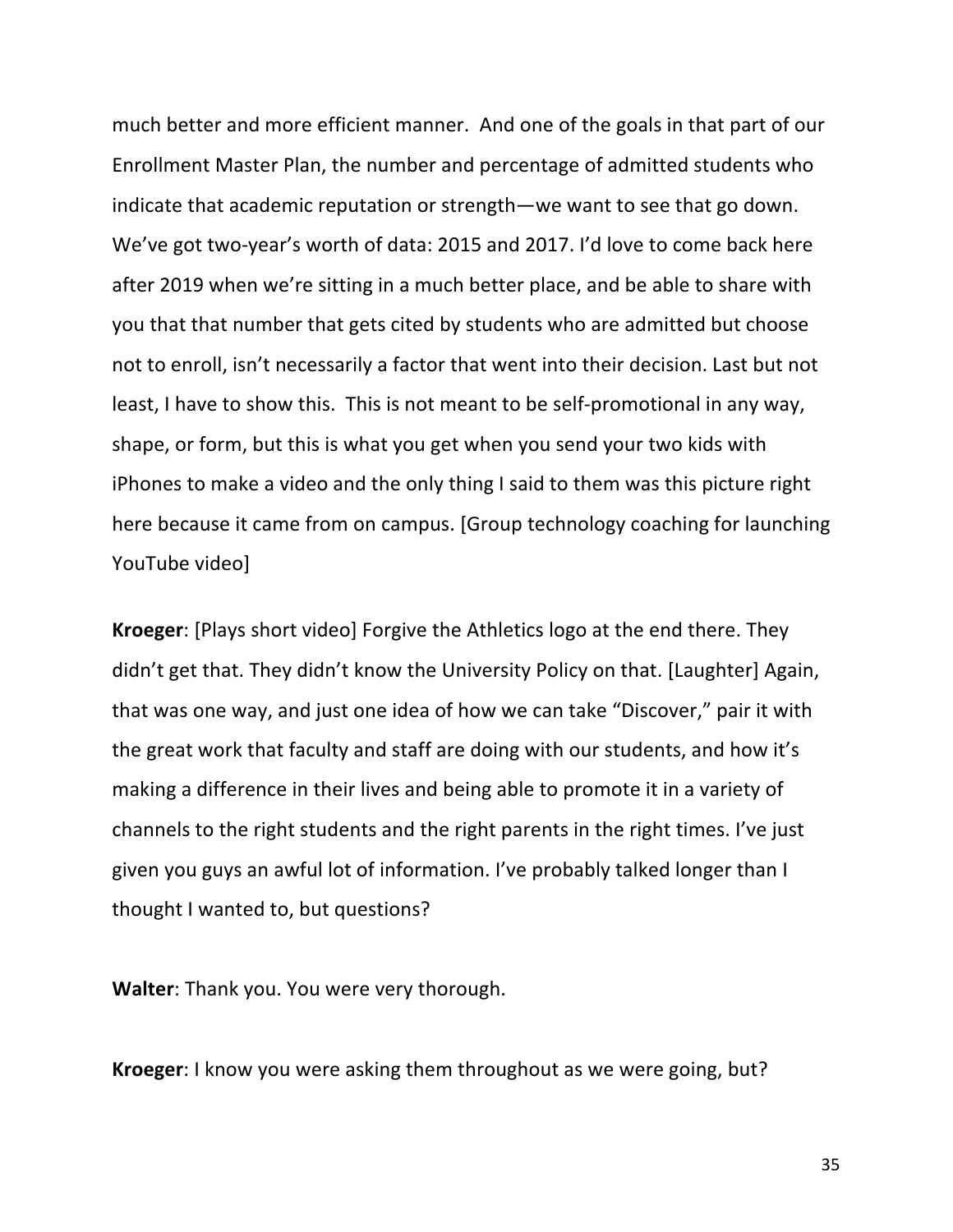**Hesse**: Just one simple point. I know that regarding the academic reputation of a school, one simple thing that students look at is average ACT score. And if I'm not mistaken, we're behind lowa and lowa State on that.

**Kroeger:** Right, and that's true across the country. Most of the larger institutions and larger publics, larger research institutions will have students that have a higher average academic profile than their counterparts that are state and regional comprehensive publics. So, that was the case when I worked in Arizona at Northern Arizona University. Arizona State, and University of Arizona, their freshman classes were able to draw more like that too, and it's the case in a number of other states as well. That is one thing that we do need to do in next year's instrument, and if any of you guys have suggestions and ideas on that, I would be happy to entertain them. I'd like to add in a question for those students and the parents that when they select that question, that we pry a little bit more. What do we need to ask those students that identify that reason: What is going through their mind, and what is it about the program at the chosen institution versus ours? Because we did notice some students that were selecting that option, and then we actually looked. When they applied here they said they were an undecided major. We didn't know what their major was. They didn't tell us, right? They weren't certain of it. Maybe it was because they applied early on in their senior year, but when they did the survey in June, they'd made up their mind about a major. And maybe the institution they applied to, they applied under that major. So we need to do a little bit more probing and fine tuning on that academic reputation or strength, to find out what is resonating with them. Is it graduate outcomes? I don't know.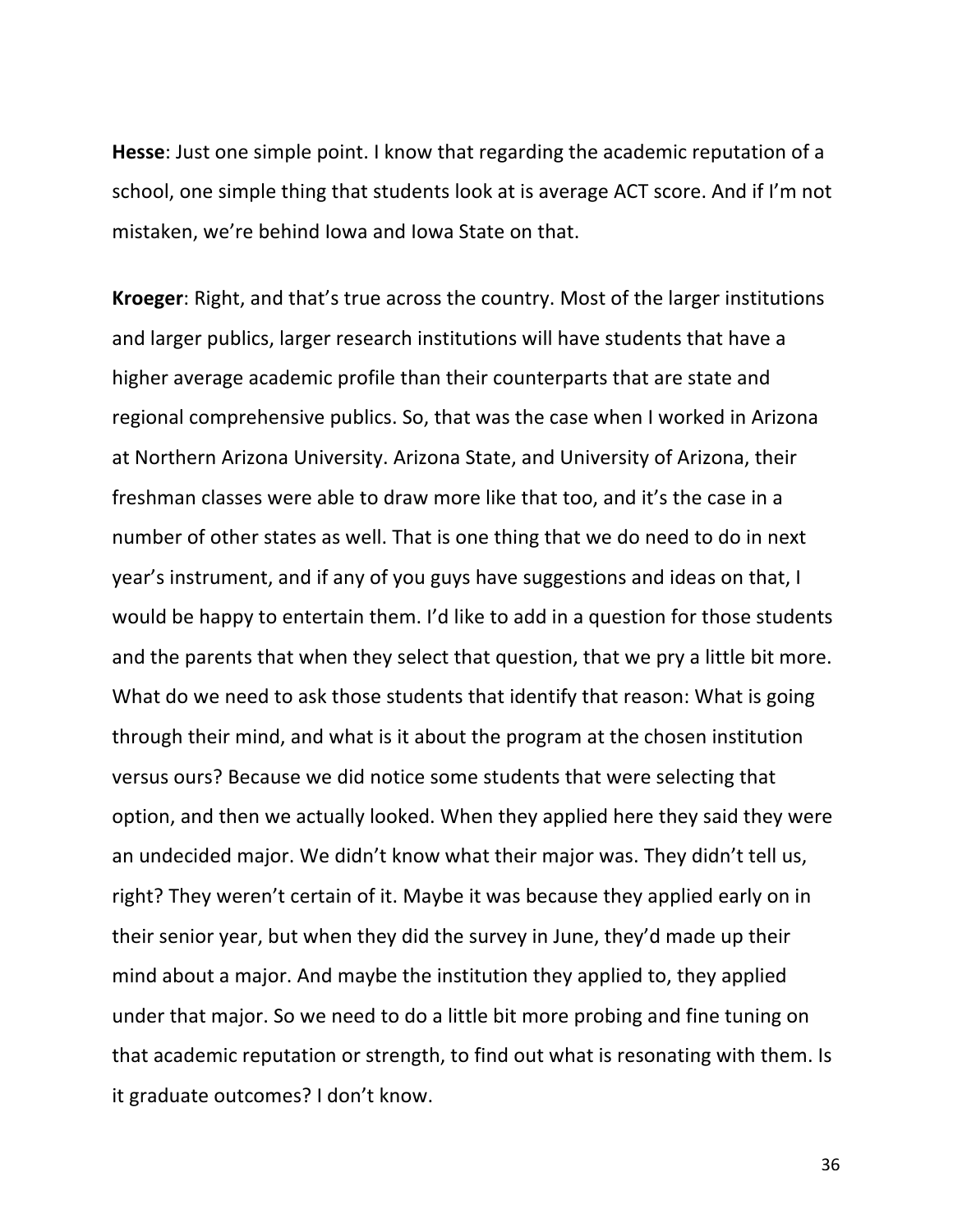**Schraffenberger**: I would really be wary of changing things too much, because if our reputation is Education, I think this could just speak to the way teachers aren't valued or respected, right? If Education is our reputation, it's not the law school. It's not the medical school. We can't compete. We're not going to do that, and so what I wouldn't want to do is change completely what we actually are, because the culture doesn't value that.

**Wohlpart:** I would agree with that Jeremy (Schraffenberger) except I would also say that we have so many untold stories of great strength in our academic programs and I guess Tom, (**Hesse**) I would…Matt's (**Kroeger**) right. Regional comprehensives do bring in a different student group. You're going to have a lower ACT. But what happens on this campus in the classes that you all teach is remarkable, and we just haven't told that story. If you want to go on to graduate school in medical school, come here in the sciences. Don't go to lowa and lowa State. Come here. You want to go into engineering in graduate school? Go to our physics program. You'll do far better. That's a story we've got to find a way to tell.

**Schraffenberger**: My second question was going to be—well that was a comment, not a question, I should have ended, "wouldn't you say?" [Laughter] My other question was about whether we're asking, they didn't come here, was it because they weren't seeing job placement rates, or graduate school placement rates things that are outcomes after graduation, rather than, "What am I going to get when I'm there?" I don't know if that's something one can click. If not, that could also become part of our story that we're telling.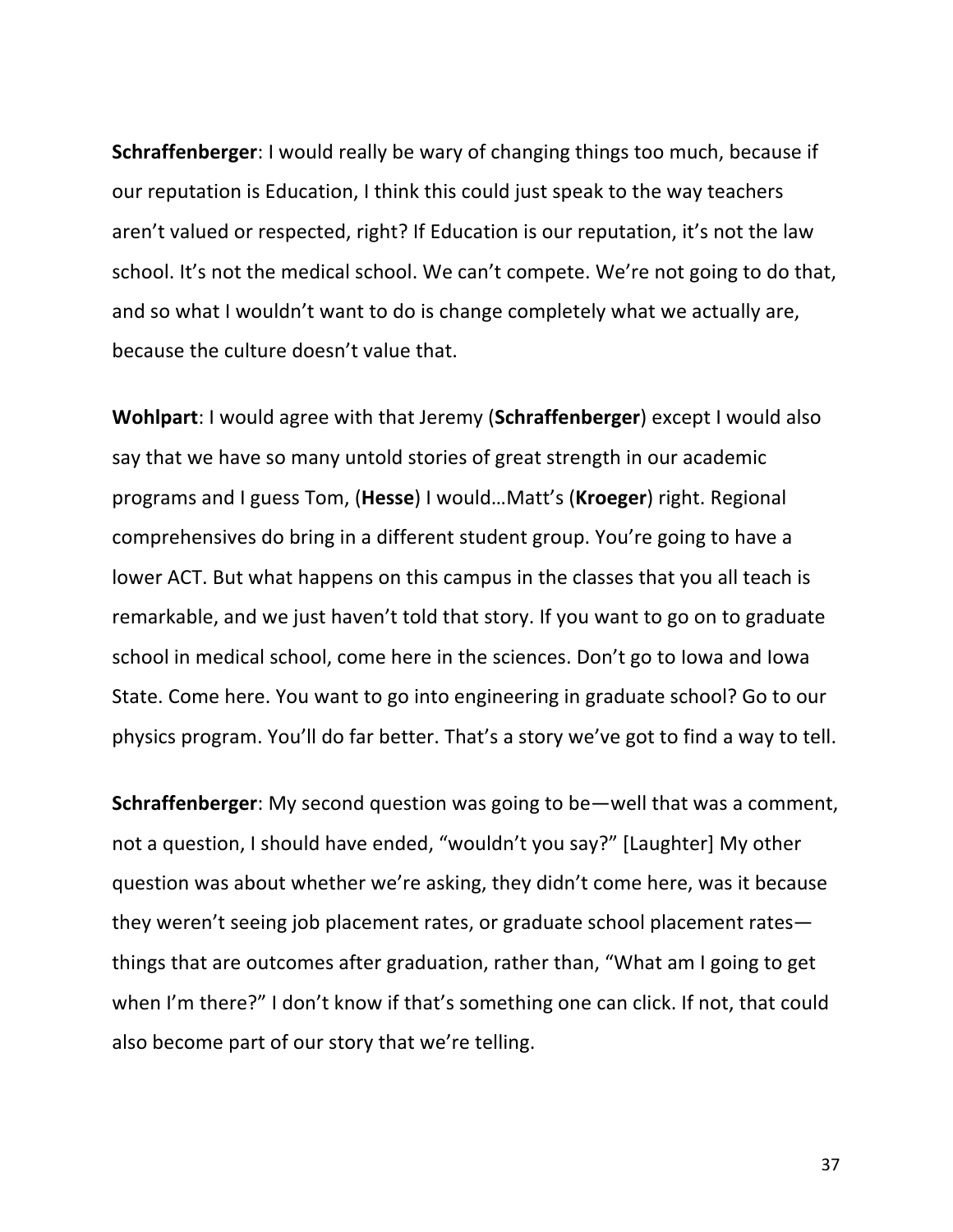**Walter:** Follow-up of our students would be an extremely strong point, yes.

**Kroeger:** There's nothing specifically in the survey that talks about outcomes or placement rates or anything like that. It is something that we've embedded into our admitted student communication, that all admitted students would get something in both email and in printed mail as well that talks about graduate success, right? But that may be something that as we ask a little bit more refined questions of students come this May/June when we deploy the survey, we can find out if outcomes was something that was high on their list.

**Zeitz**: You said email and printed mail. What about Social Media?

#### **Kroeger**: Yes.

#### **Zeitz:** You're using that?

**Kroeger**: We are in a limited way. I'm going to give you an example of a way, too. Last weekend there was a group of 16 and Under Soccer Tournament that was going on in the Dome and the McLeod Center, right? So we've gone to this before. And by 'gone to this' I mean we had an Admissions staff member go over there and just sit at a table because no one's going to ask questions, right but you kind of want to have a presence, right? So, what did we do this year? We took a Snapchat filter and we applied a geographic target around the Dome and McLeod Center and they had two boutique Snapchat filters that students could select from that were there in the audience waiting for their game to start, after their game, watching another game, but you also had their parents and siblings in there as well too. We had one that was kind of a general UNI: Discover Where You Belong, but we had another one that was kind of fun and edgy that says, "I'm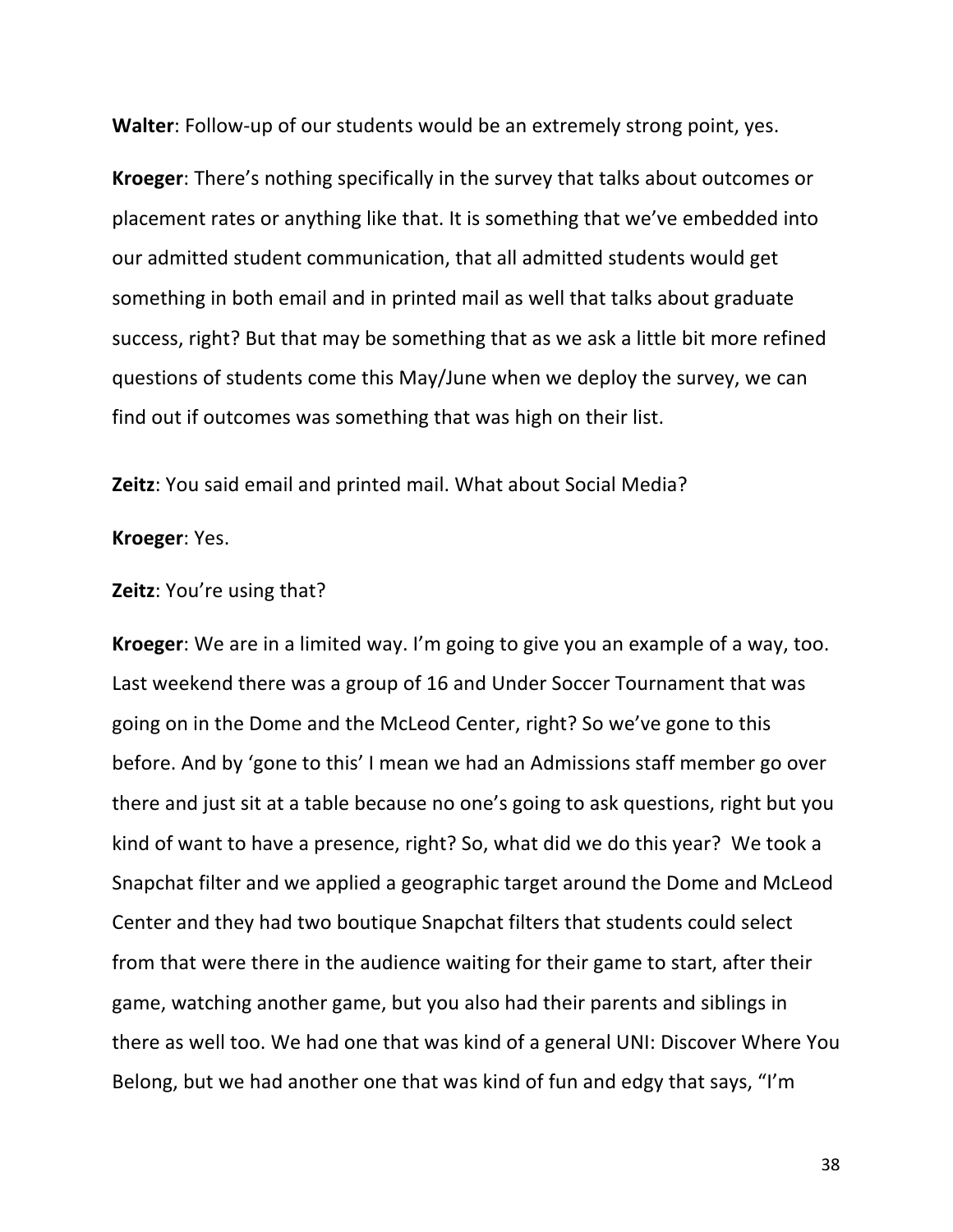Kicking It at UNI" with a little soccer emblem. It was for a soccer tournament, right? So, that one image of "I'm Kicking It at UNI" had over 1,400 views from Friday at 5 p.m. until Sunday evening.

**Wohlpart:** And Matt (**Kroeger**) did we capture their information? **Kroeger:** We couldn't capture it through Snapchat. We can't.

**Zeitz**: It disappears. [Laughter]

**Kroeger:** It goes away forever, but being there and trying to give the right sort of calls to action, which we are doing with some of our online and digital marketing, we're doing quite a bit of Facebook targeting with our digital campaign this year, but also Instagram targeting and Twitter targeting as well. So we're trying to get them to go to the right places where we have more information for them. One of our pages alone with our Learn More landing page that's very prevalent on a lot of online advertising and digital ad buys that we have, has generated about a half million views since that campaign deployed, I want to say around October 15<sup>th</sup> or  $20<sup>th</sup>$ . But trying to get them to take that next step and say, "Okay, I've seen this ad, now I want to give UNI a little bit more information. Trying to capitalize a little bit more on those students that are going to give us a little bit more nugget of information.

**Zeitz**: Thank you.

**Kroeger**: Good question. Social media is fun. It's always changing. It keeps us young and on our toes, right?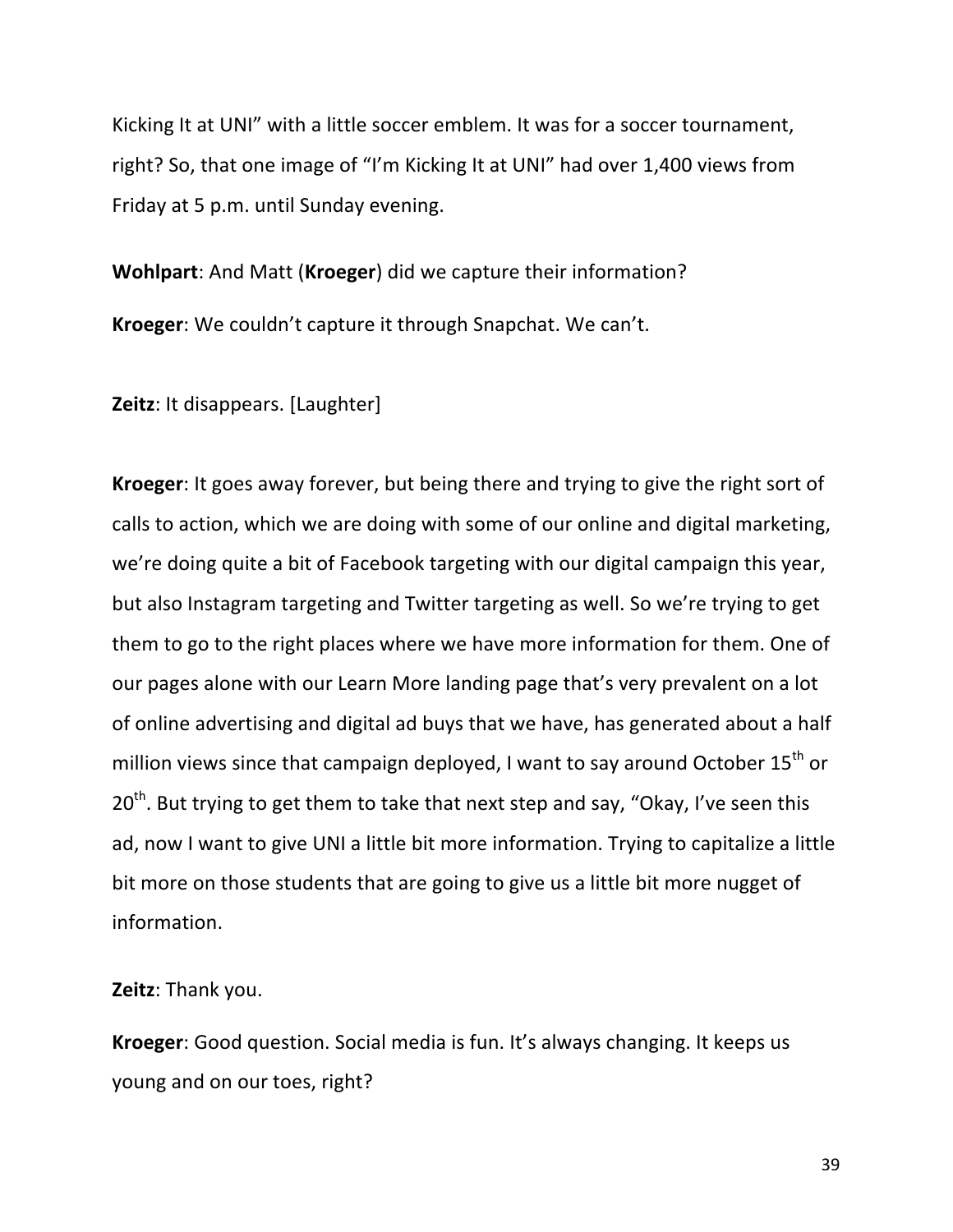#### **Zeitz**: Or scares the heck out of us. [Laughter]

**Walter:** Other questions for Matt (**Kroeger**)? Thank you very much. That was very informative. [Applause] We want to do just one more really quick thing. Let me share with all of you that my spouse teaches at Waverly Shell-Rock High School and has recently acquired the certification and actually is a para-educator in the afternoon. She used to do her grading in the afternoons, so now she does that at home. But anyway, we discuss all the time that these kids have all this support network when they're lucky at certain high schools, but they don't necessarily have it here, or do they realize that they have it here? So this is probably inappropriate language, but these 'tail of the curve' kids—some of them are absolutely drop dead brilliant, but they have behavior problems and things like that. And this is my 20th year here and I've seen a lot of these kids here, and many of them take advantage of our Disability Services people, so what I would like to propose is for them to give us maybe a couple of minutes about what you'd like to talk about next meeting. Is that okay with you? I'd like to propose giving them Calendar Item 1363, and then we can vote to docket them for next week. So why don't you go ahead and say briefly whatever it is that you wanted to say?

**Gibbs**: Matt (**Kroeger**) set me up very, very nicely actually. What we want is a consultation because SDS, (Student Disability Services) much like Enrollment has seen increases in our students, and we want to be able to better support our students through a new system that we purchased which is called Accommodate. It's very similar to A CRM, but it's going to change the way that we provide our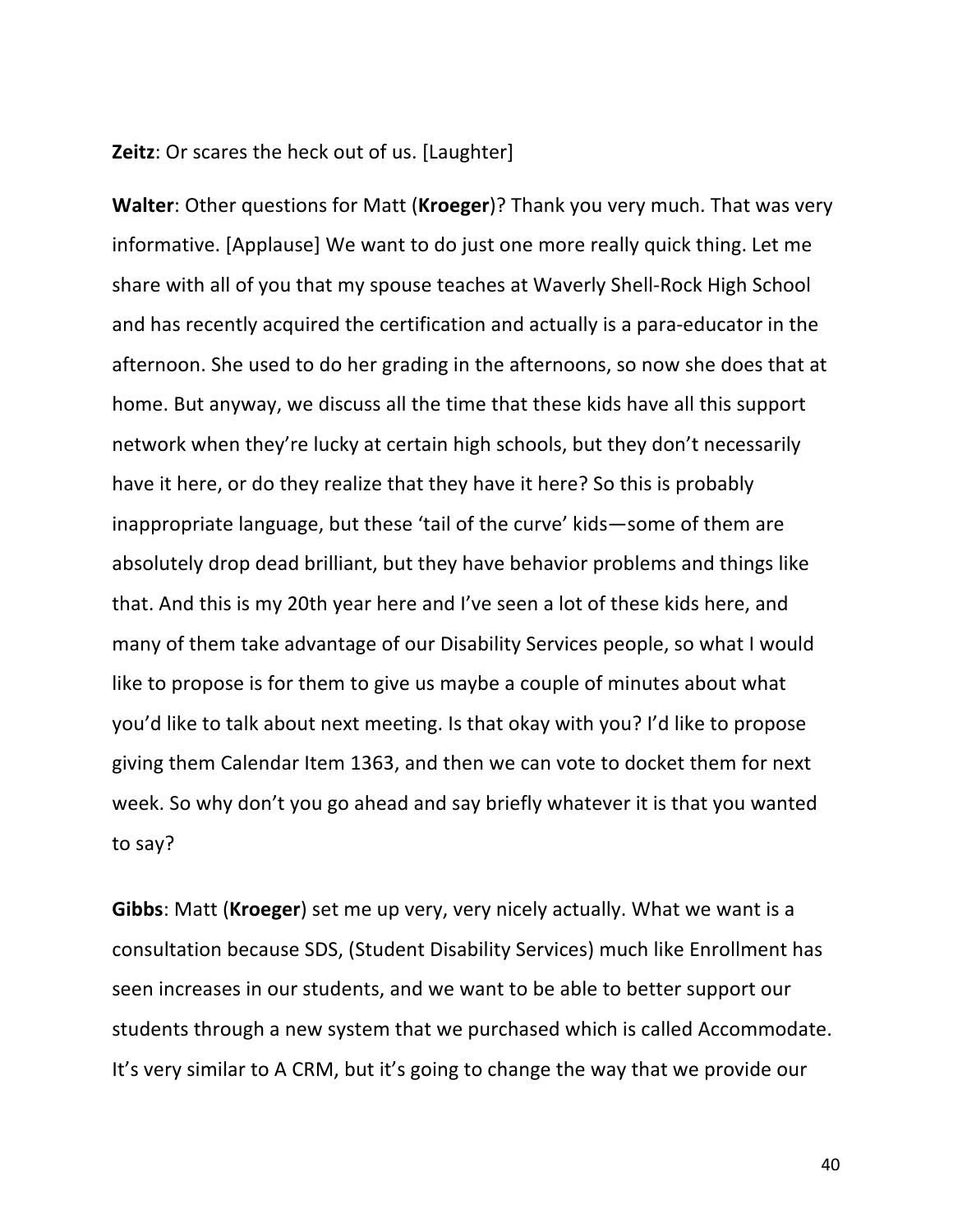services to students and also it's going to affect faculty. So, we're looking for a consultation to hear from you how we can best communicate this to faculty. How we can train on this? What we can do to best support you in this transition so that we would best support students as well?

**Walter**: From my own personal experience as well, I won't say that the kids that I've had problems with fell through the cracks. Some of them refused to even take advantage of Disability Services, so it's a peculiar situation. So, I would like to hear a motion that we allow Student Disability Services as Calendar Item #1363 to take on Docket Number 1252. I suppose that's a motion by Senator **Zeitz**. Second Senator Shahram (Varzavand). All in favor of allowing the Students Disability Services to come on January  $22^{nd}$ ? Opposed? Abstains? Okay, the motion passes. You are on for two weeks.

**Gibbs:** Thank you very much.

**Walter:** Any other remarks for the good of the order? Do I hear a motion to adjourn? Motion by Senator **Strauss**, second by Senator **Mattingly**. We are done.

#### **Follows are three addenda.**

**Submitted by**  Next Meeting: Kathy Sundstedt Monday, January 22, 2018 Administrative Assistant/Transcriptionist Rod Library Room 301 UNI Faculty Senate 3:30 p.m.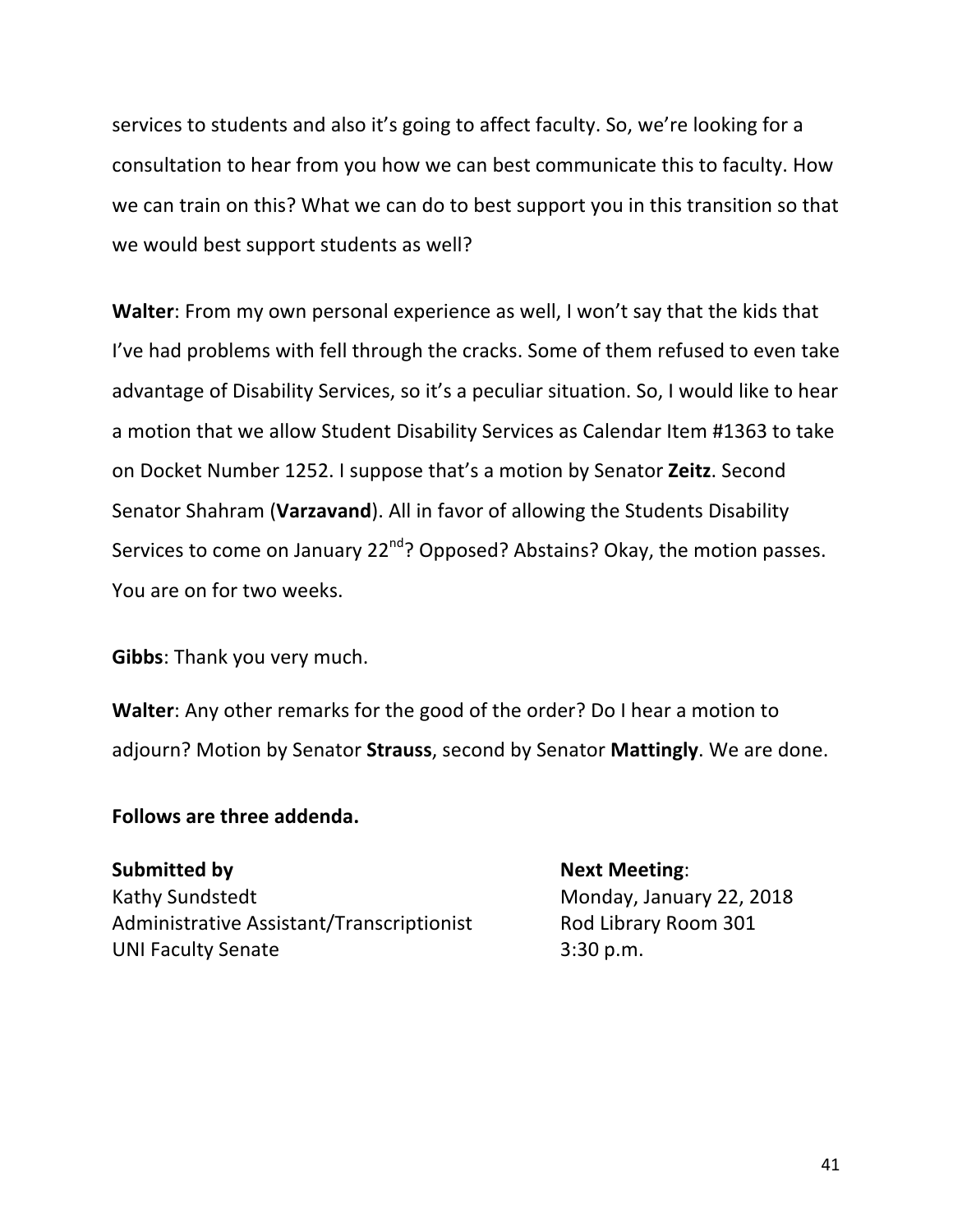# **Addendum 1: Insurance Premiums, Employer and Employee Costs**

| <b>Total - All Plans</b>                           | <b>FY 2015</b> |     | <b>FY 2016</b> |     | <b>FY 2017</b> |     |
|----------------------------------------------------|----------------|-----|----------------|-----|----------------|-----|
| <b>Premiums Employer</b>                           | \$14,135,060   | 75% | \$14,166,408   | 78% | \$15,175,102   | 82% |
| <b>Premiums Employee</b><br><b>Premiums Direct</b> | 4,650,426      | 25% | 3,880,684      | 22% | 3,260,141      | 18% |
| Pay (Retirees, COBRA,<br>LTD)                      | 2,710,239      |     | 2,708,513      |     | 2,446,914      |     |
| <b>Net Transfers</b>                               |                |     |                |     |                |     |
| <b>Claims &amp; Admin</b>                          | (22,058,817)   |     | (23, 723, 299) |     | (20, 360, 780) |     |
| <b>Net Incr/(Decr)</b>                             | (563,092)      |     | (2,967,695)    |     | 521,377        |     |
|                                                    |                |     |                |     |                |     |
| <b>Ending Net Position</b>                         | 4,183,614      |     | 1,215,919      |     | 1,737,296      |     |
|                                                    |                |     |                |     |                |     |
| % Net Position to<br><b>Expense</b>                | 19.0%          |     | 5.1%           |     | 8.5%           |     |

|               | <b>UNI PPO</b><br>2017 |  | 2018           |               |                | <b>Annual</b> |                |               |                |               |
|---------------|------------------------|--|----------------|---------------|----------------|---------------|----------------|---------------|----------------|---------------|
|               |                        |  | <b>Monthly</b> | <b>Annual</b> | <b>Percent</b> |               | <b>Monthly</b> | <b>Annual</b> | <b>Percent</b> | <b>Change</b> |
| <b>Single</b> | <b>Employee</b>        |  | \$0            | \$0           | 0.0%           |               | \$21           | \$252         | 2.7%           | 252           |
|               | <b>Employer</b>        |  |                | \$8,014       | 100.0%         |               |                | \$8,916       | 97.3%          | 902           |
|               | <b>Total</b>           |  |                | \$8,014       |                |               |                | \$9,168       |                | 1154          |
|               |                        |  |                |               |                |               |                |               |                |               |
| <b>Family</b> | <b>Employee</b>        |  | \$337          | \$4,048       | 20.0%          |               | \$358          | \$4,291       | 20.0%          | 242           |
|               | <b>Employer</b>        |  |                | \$16,193      | 80.0%          |               |                | \$17,163      | 80.0%          | 970           |
|               | <b>Total</b>           |  |                | \$20,241      |                |               |                | \$21,454      |                | 1212          |
|               |                        |  |                |               |                |               |                |               |                |               |
| <b>Shared</b> | <b>Employee</b>        |  | \$169          | \$2,023       | 10.0%          |               | \$179          | \$2,146       | 10.0%          | $122$         |
| <b>Family</b> | <b>Employer</b>        |  |                | \$18,217      | $90.0\%$       |               |                | \$19,308      | $90.0\%$       | 1091          |
|               | <b>Total</b>           |  |                | \$20,240      |                |               |                | \$21.454      |                | 1213          |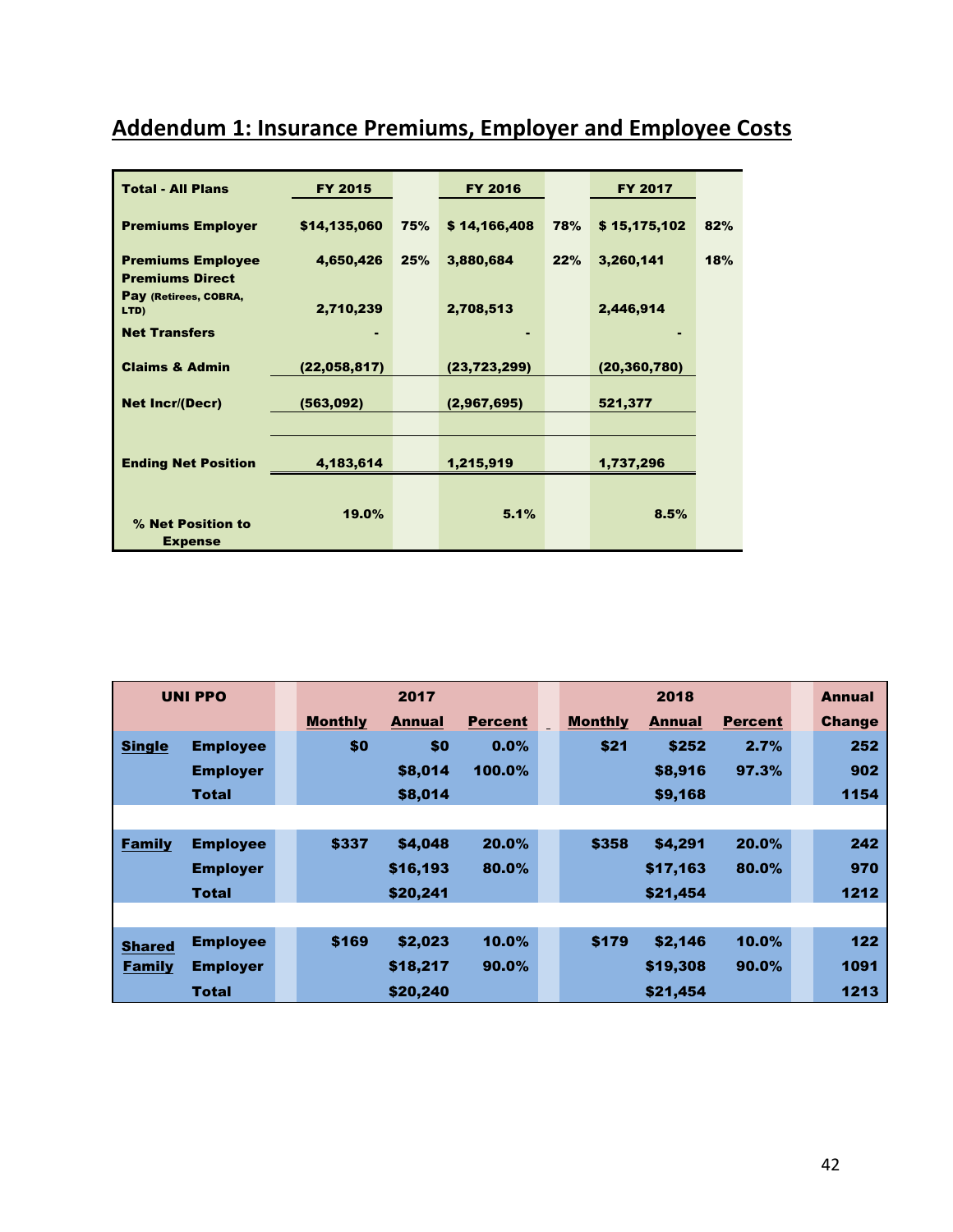|               | <b>UNI Blue</b>        |  |                | 2017          |                |  |                | 2018          |                | <b>Annual</b> |
|---------------|------------------------|--|----------------|---------------|----------------|--|----------------|---------------|----------------|---------------|
|               | <b>Advantage (HMO)</b> |  | <b>Monthly</b> | <b>Annual</b> | <b>Percent</b> |  | <b>Monthly</b> | <b>Annual</b> | <b>Percent</b> | <b>Change</b> |
| <b>Single</b> | <b>Employee</b>        |  | \$0            | \$0           | 0.0%           |  | \$0            | \$0           | $0.0\%$        | $\bf{0}$      |
|               | <b>Employer</b>        |  |                | \$7,377       | 100.0%         |  |                | \$8,484       | 100.0%         | 1107          |
|               | <b>Total</b>           |  |                | \$7,377       |                |  |                | \$8,484       |                | 1107          |
|               |                        |  |                |               |                |  |                |               |                |               |
| <b>Family</b> | <b>Employee</b>        |  | \$189          | \$2,266       | 12.3%          |  | \$189          | \$2,266       | 11.7%          | $\bf{0}$      |
|               | <b>Employer</b>        |  |                | \$16,193      | 87.7%          |  |                | \$17,163      | 88.3%          | 970           |
|               | <b>Total</b>           |  |                | \$18,459      |                |  |                | \$19,429      |                | 970           |
|               |                        |  |                |               |                |  |                |               |                |               |
| <b>Shared</b> | <b>Employee</b>        |  | \$20           | \$241         | 1.3%           |  | \$20           | \$241         | 1.2%           | $\bf{0}$      |
| <b>Family</b> | <b>Employer</b>        |  |                | \$18,217      | 98.7%          |  |                | \$19,308      | 98.8%          | 1091          |
|               | <b>Total</b>           |  |                | \$18,458      |                |  |                | \$19,549      |                | 1091          |

## **Addendum 2**: DRAFT Proposed Steering Committee

#### ROD LIBRARY / MAUCKERUNION / UNIVERSITY CENTER RENOVATION Updated: Jan. 8, 2018, after consultation with Faculty Senate

The Steering Committee will facilitate a campus-wide conversation regarding the future renovation of the Rod Library, possible renovation of the Maucker Union, and potential connection between the two or expansion of the Rod Library into a University / Student Success Center. The committee will be charged with learning about the current status of academic libraries, student centers, and university centers and then assist the university community in creating a communally-owned vision regarding these facilities focused on student success, teaching, scholarship, engaged learning, and recruitment, among other elements for the committee to determine.

#### Potential Committee Membership

| Rod Library | 1. Dean, Rod Library |
|-------------|----------------------|
|-------------|----------------------|

- 2. Library Rep TBD
- Student Union 3. Director, Student Life & Event Services
	- 4. Director, Center for Multicultural Education

# Students 5. Student – Name coming from Tristan Bernhard (NISG)

6. Student – Name coming from Tristan Bernhard (NISG)